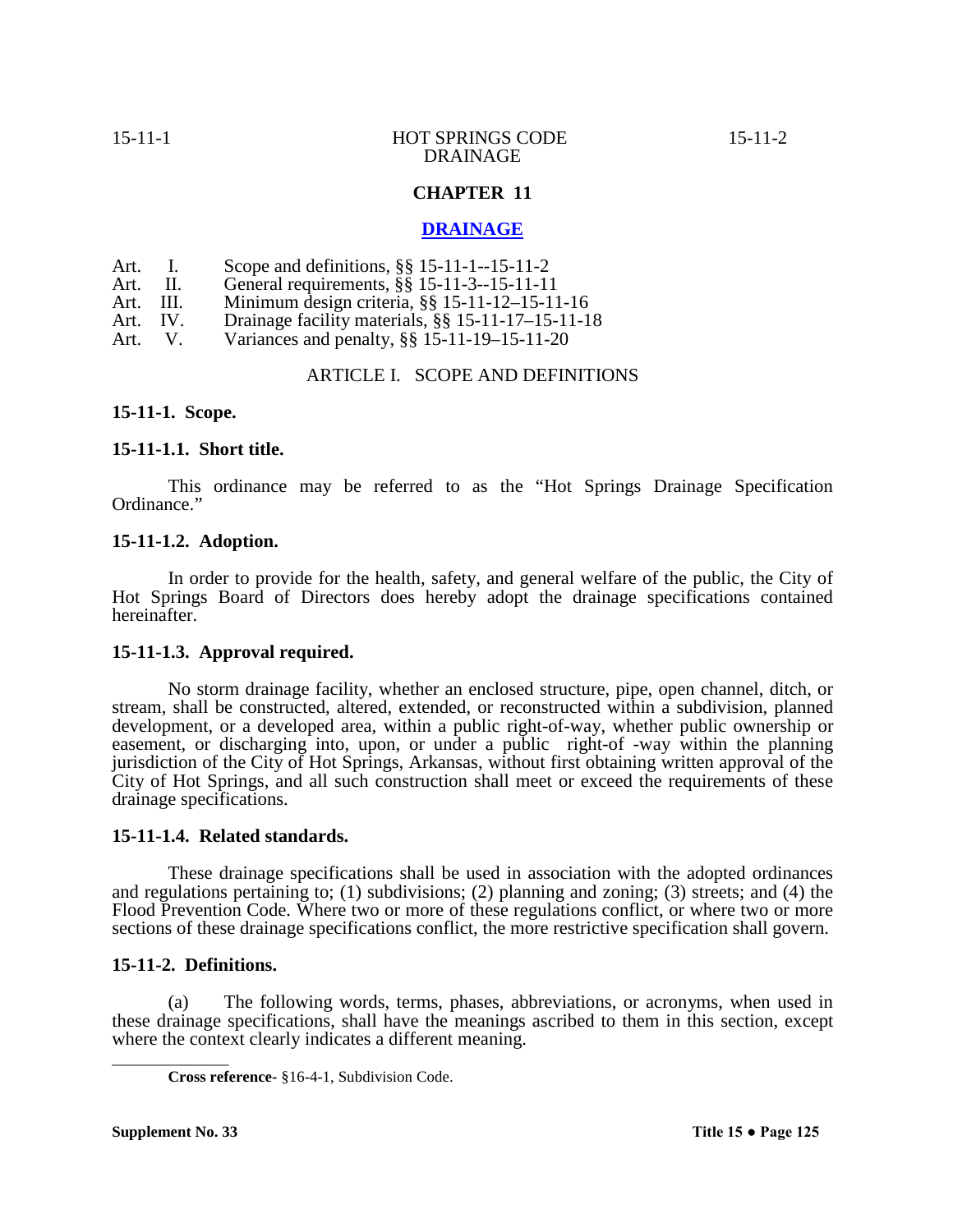*AASHTO:* American Association of State Highway and Transportation Officials.

*AHTD:* Arkansas State Highway and Transportation Department.

*AHTD Standards or AHTD Specifications:* The latest edition of the "Standard Specifications For Highway Construction" as published by the Arkansas State Highway and Transportation Department.

*Applicant:* The developer.

*Approval by City, Submitted For Approval or Similar Terms:* Shall refer solely to the action of the city in reviewing a drainage work construction plan submitted by a developer for the purpose of determining whether the proposal conforms with the minimum requirements of these specifications. Such review and approval shall not be construed to indicate that the city has engineered the project, has independently examined or reviewed the engineering design of the project, that the city has thoroughly inspected construction, that purchasers, users, or affected properties should rely on the city's action as indicating the project is designed or constructed, nor to indicate any other level of review, inspection or supervision in excess or in addition to review of the project to determine that it meets the minimum requirements of these drainage specifications. All acts of approval shall be accomplished only by employees of the city expressly authorized by the board of directors or city manager to accomplish such tasks of approval. Further, in approving the proposed projects as meeting the minimum requirements of these specifications, the city shall rely on the statements and representations made in the developer's engineering report, plans and specifications.

*Agricultural:* Any operation for the production of goods by way of land use including crop land, forage production, animal husbandry, dairy and floriculture.

*ASTM:* American Society for Testing and Materials.

*Base Flood:* The flood that would results from a 100-year storm event, i.e., the 100-year flood or the once-in-100-year flood.

*Board of Adjustments and Appeals:* Any references to a board of adjustments and appeals shall mean such appeals board as may now or hereafter exist and be designated by the board of directors to serve in that capacity for the purposes of this code. (Ord. No. 5534, §1, 2-5-07)

*Board or Board of Directors:* The duly elected governing body of the City of Hot Springs, Arkansas.

*Bond, Maintenance:* A bond posted by the developer to the city to cover the cost of maintenance, repair, or replacement of a storm-water management, drainage, and/or erosion control project.

*Bond, Performance and Payment:* A bond posted by the developer of a storm-water management, drainage, and/or erosion control project to guarantee completion of the proposed work, and to guarantee payment of all charges for labor, material, equipment, and all other items and services used or utilized in the project.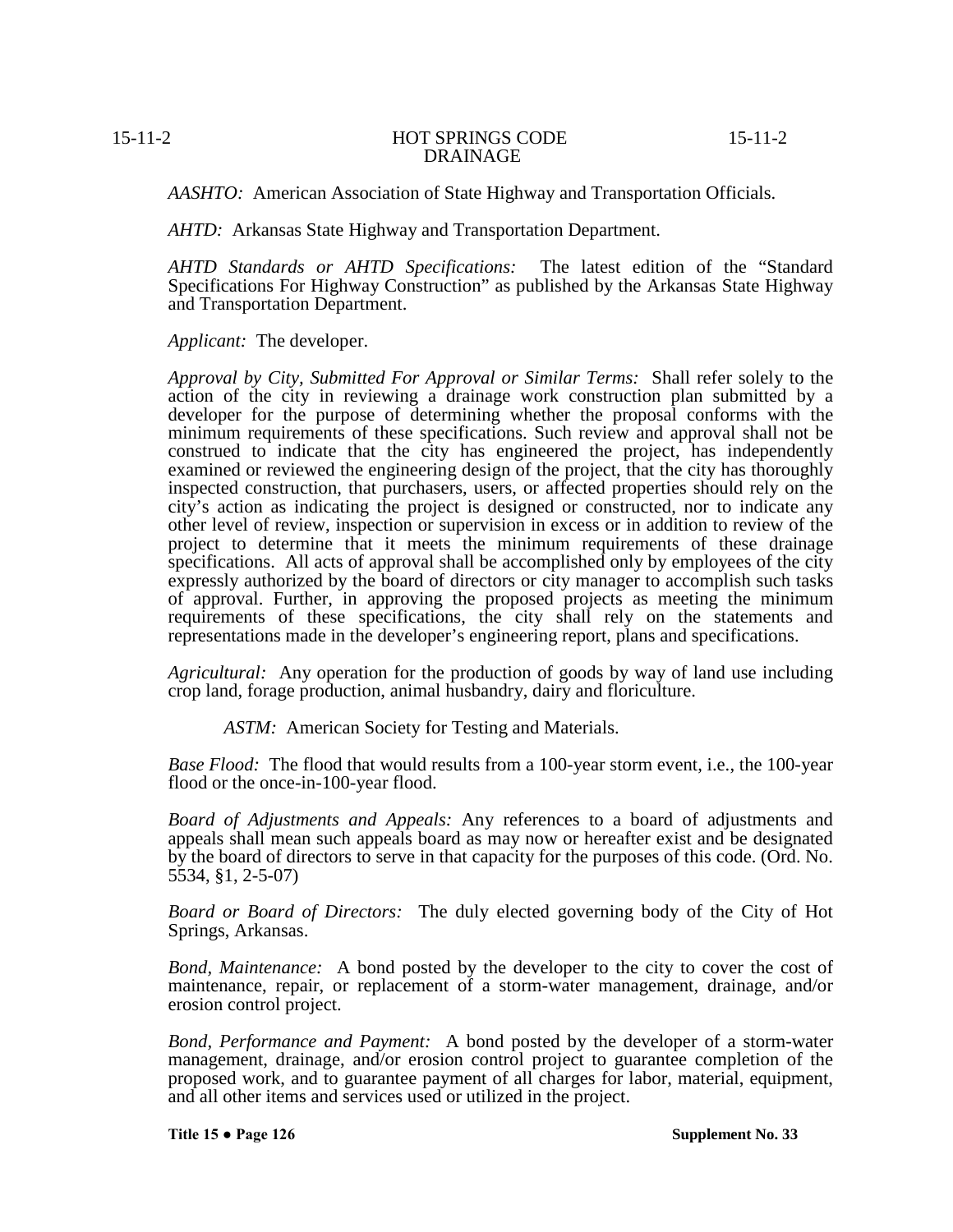*Building:* Any structure built for the support, shelter or enclosure of persons, animals, materials, or equipment, and having a permanent foundation.

*Channel:* A course of perceptible extent which periodically or continuously contains moving water and which has a definite bed and banks.

*City:* The words "the city" or "this city" shall be construed as if the words "of Hot Springs" follow it and shall extend to and include its several officers, agents and employees.

*City Engineer:* The employee of the city designated by the city manager as the city engineer or acting in the capacity of a city engineer (e.g., public works director).

*Commercial Establishment:* A unit whose function is to sell goods and/or services at wholesale or retail, where goods are not stored outside buildings, and offices of construction firms where neither materials nor equipment are stored, manufactured, or assembled on site. Establishments which would otherwise be considered within this definition but which have limited or incidental outside storage or assembly may be included in this definition.

*Commission:* The planning commission of the city of Hot Springs, Arkansas, as established by ordinance of the Hot Springs board of directors.

*Conduit:* Any open or closed device for conveying flowing water.

*County:* Garland County, Arkansas.

*County Judge:* The chief executive officer of Garland County, Arkansas.

*Detention:* The temporary storage of runoff flows under predetermined and controlled conditions to reduce peak discharge flow rates, and accompanied by controlled release of the runoff waters.

*Detention Basin:* Any manmade area which serves as a means of controlling and temporarily storing storm-water runoff, and which drains completely between storm events.

*Detention Pond:* Any manmade structure which serves as a means of controlling and temporarily storing storm-water runoff, and in which a fixed minimum water level is maintained between storm events, except for the lowering due to losses of water due to evaporation or infiltration.

*Developer:* Any person, firm, corporation, utility, or other entity planning, constructing, altering, reconstructing, or extending any drainage work within the planning jurisdiction of the city of Hot Springs, Arkansas.

*Development:* Any change of land use or improvement on any parcel of land.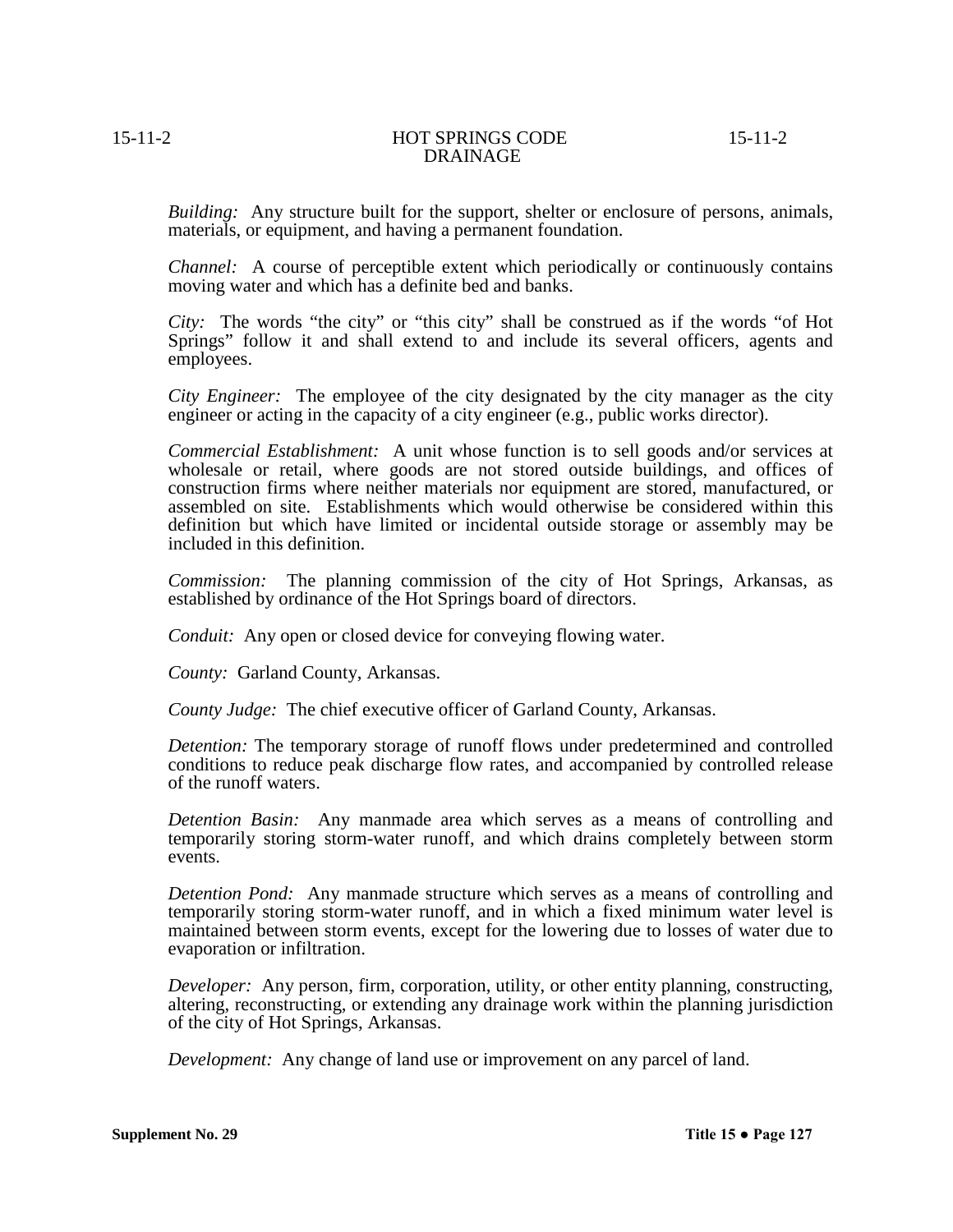*Development, New or Proposed:* Any improvements to property which will or may result in a subdivision of property into two or more tracts for sale, lease, or rental, and any development which would require the extension of existing streets or development of new streets.

*Differential runoff:* The increase or decrease in volume of and/or rate of flow of storm water runoff discharged from a parcel of land or drainage area after a proposed development is completed when compared with the volume and/or rate prior to the development.

*Drainage area:* The watershed area contributing surface water to a storm water management system.

*Drainage facility:* Any ditch, channel, swale, pipe, creek, river, culvert, gutter, basin, box, head wall or other structure which does or is designed for conveying or directing the flow of storm water runoff.

*Drainage work:* Any work of designing, planning, or construction of any item of site grading, installation, or construction of any devise or structure to convey or direct the flow of storm water runoff within the planning jurisdiction of the City of Hot Springs Planning Commission.

*Easement:* Authorization by a property owner for use by another party for all or any part of the owners property for a specific use and purpose.

*Engineer:* A professional engineer registered to practice in the State of Arkansas.

*Engineer, project:* The engineer retained by the developer to design a specific storm-water management system.

*Erosion:* The wearing away of land by the action of wind, water or gravity.

*Extraterritorial area:* The area between the city limits and the outer boundary of the city planning area as adopted by the Hot Springs board of directors.

*Extraterritorial limits:* The outer boundary of the city planning area as adopted by the Hot Springs board of directors.

*FEMA:* The Federal Emergency Management Agency of the U. S. Housing and Urban Development Department.

*Flood plain:* The land area which is likely to be flooded under a given set of conditions.

*Flood plain elevation:* The top elevation of the water surface that may result from a storm event under a given set of conditions.

*Floodway:* The channel of a river or other water course and the adjacent land area through or over which storm water will flow under a given set of conditions.

*Frequency:* The reciprocal of the exceedance probability. **Title 15 ● Page 128 Supplement No. 29**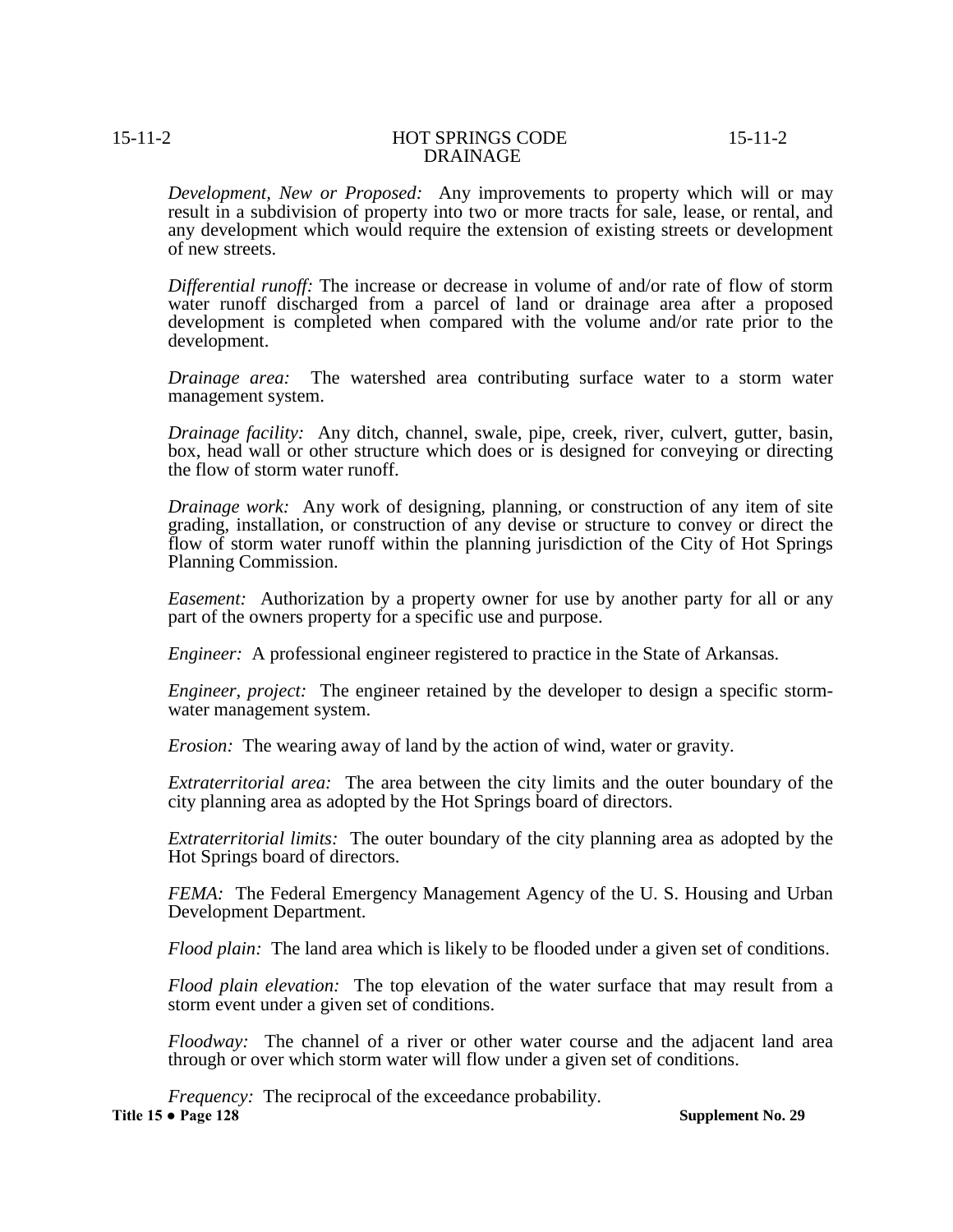*Impervious surface:* A surface on or above the ground surface which is highly resistant to the infiltration of water, specifically including asphalt, concrete, roofs and compacted clays.

*Industrial establishment:* A unit where a product is manufactured, fabricated, finished, or assembled on site, specifically including but not limited to: printing presses, construction firms where materials or equipment are stored outside, and wholesalers where products are stored outside buildings. Establishments which would otherwise be considered within this definition but which have limited or incidental commercial use may be included in this definition.

*Land alteration:* The process of grading, clearing, filling, excavating, quarrying, construction or similar activities.

*Off-Site:* Any premises not located within the bounds of the improvement project.

*One-hundred year storm:* A rainfall event of a specified duration having a one percent chance of occurrence in any given year.

*Planning area:* The area within the city limits of the city of Hot Springs plus the extraterritorial area of the City of Hot Springs Planning Commission.

*Plat:* The legally recorded surveyor's drawing of a parcel of land which subdivides the parcel into two or more tracts.

*Runoff coefficient:* The amount given in percent terms of the total precipitation on a given area less that amount that is evaporated, entrapped or infiltrated into the soil. The percentage of the total precipitation that can be expected to be discharged from the site on the surface of the ground.

*Storm water management system:* The various parts and the sum of all the parts of a project which directs the flow of storm water runoff within and from a given site.

*Storm water runoff:* The water that results from precipitation which is not absorbed by the soil, evaporated into the atmosphere, or entrapped by ground surface depressions or vegetation, which flows over the surface of the ground and is discharged to the ground surface at a given point.

*Swale:* A shallow waterway less than two feet deep and having side slopes of not steeper than three horizontal to one vertical.

*Time of concentration:* The time required for runoff to flow from the most remote point in a watershed to a given discharge point.

*Watercourse:* Any stream, creek, brook, branch, pipe, depression, reservoir, lake, pond or drainage way in or into which storm water runoff flows.

*Watershed:* The total area of land from which runoff is discharged at a given point.

All definitions regarding streets, and street classifications shall be as given in the Hot Springs Street Specifications Ordinance. **Supplement No. 13 Title 15 ● Page 129**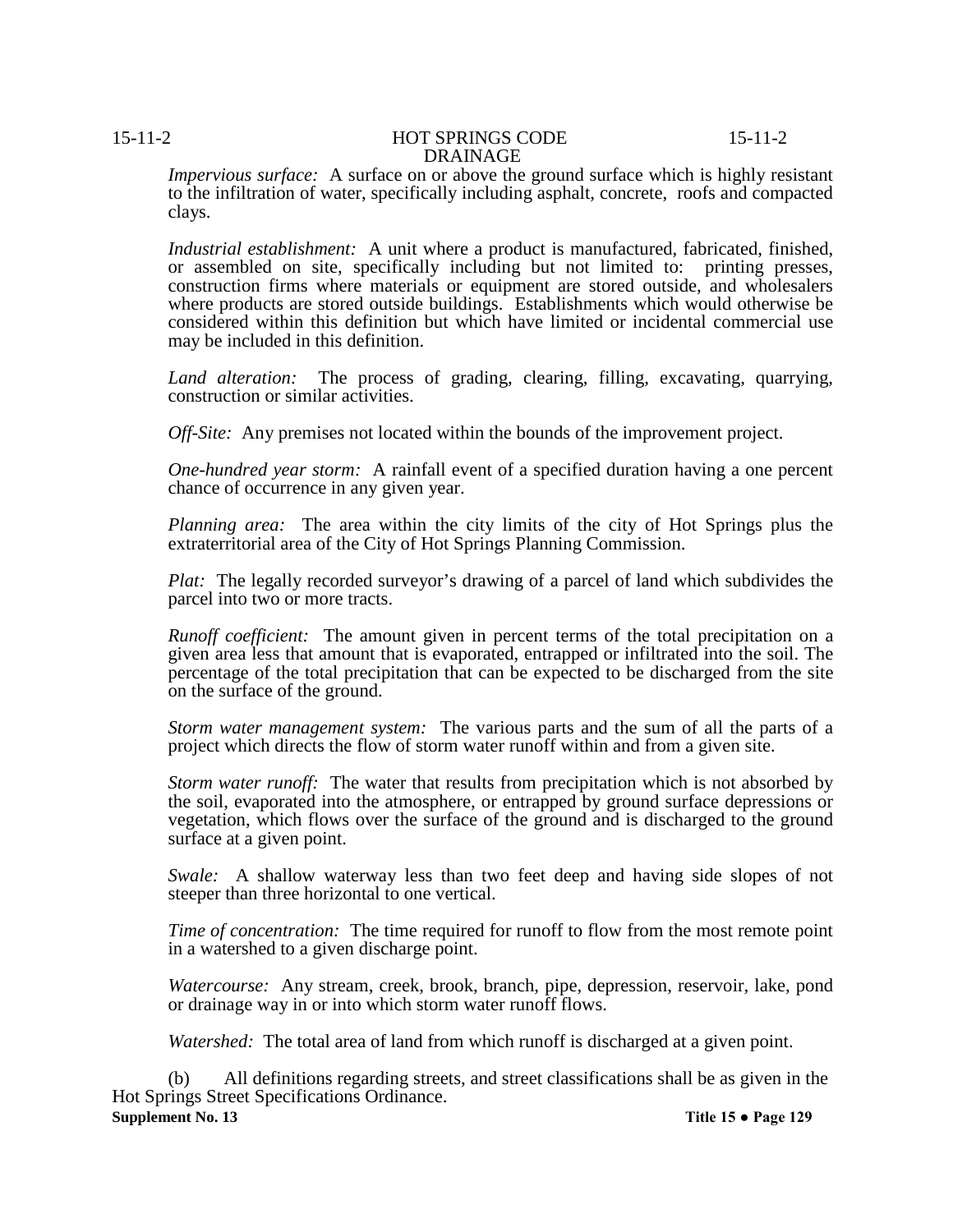# ARTICLE II. GENERAL REQUIREMENTS

# **15-11-3. Request for approval.**

(a) Prior to beginning construction of any drainage work within the jurisdiction of these drainage specifications, the developer shall submit a request for review and approval to the planning department. The planning department shall submit a copy to the city engineer for his consideration. All such requests shall be approved by the city engineer in accordance with the provisions of this ordinance.

(b) In addition to the above, a request for approval for any and all proposed drainage work projects, located within the extraterritorial area shall be submitted to the county judge by the developer.

(c) Three (3) copies of each request shall be submitted and shall include the following documents:

- (1) Letter requesting approval.<br>(2) Plans and specifications for
- (2) Plans and specifications for the proposed drainage work.<br>
(3) Vicinity map or other complete description of the
- Vicinity map or other complete description of the location of the proposed drainage work, sufficient to clearly describe the location in such a matter as to enable the site to be easily located on city and/or county maps and in the field.
- (4) Additional information that the city engineer may consider appropriate to the review of the project, including flood information, downstream and/or upstream drainage structures, existing utility locations, soils information, etc.
- (5) Identification of the ownership of the proposed project area and adjacent areas.

(d) The city engineer shall review all complete requests for approval and approve, deny, or approve with conditions in writing any such request for approval of drainage work.

(e) The city engineer shall notify the developer, planning commission and/or the county judge as required herein, in writing, within thirty (30) consecutive calendar days after his office receives such complete request for approval. Such approval shall be a statement that the city engineer finds that the proposed drainage work project, as presented in the submitted documents, meets the minimum requirements of these drainage specifications. This approval shall be referred to as approval of the plans and specifications.

(f) A permit for construction must be issued by the city engineer prior to commencing construction for any drainage work project. Such written notification shall clearly state the city engineer's approval, denial or approval with conditions.

(g) Any incomplete request shall be returned to the developer and such notification shall include a list of items which would be needed to complete the request.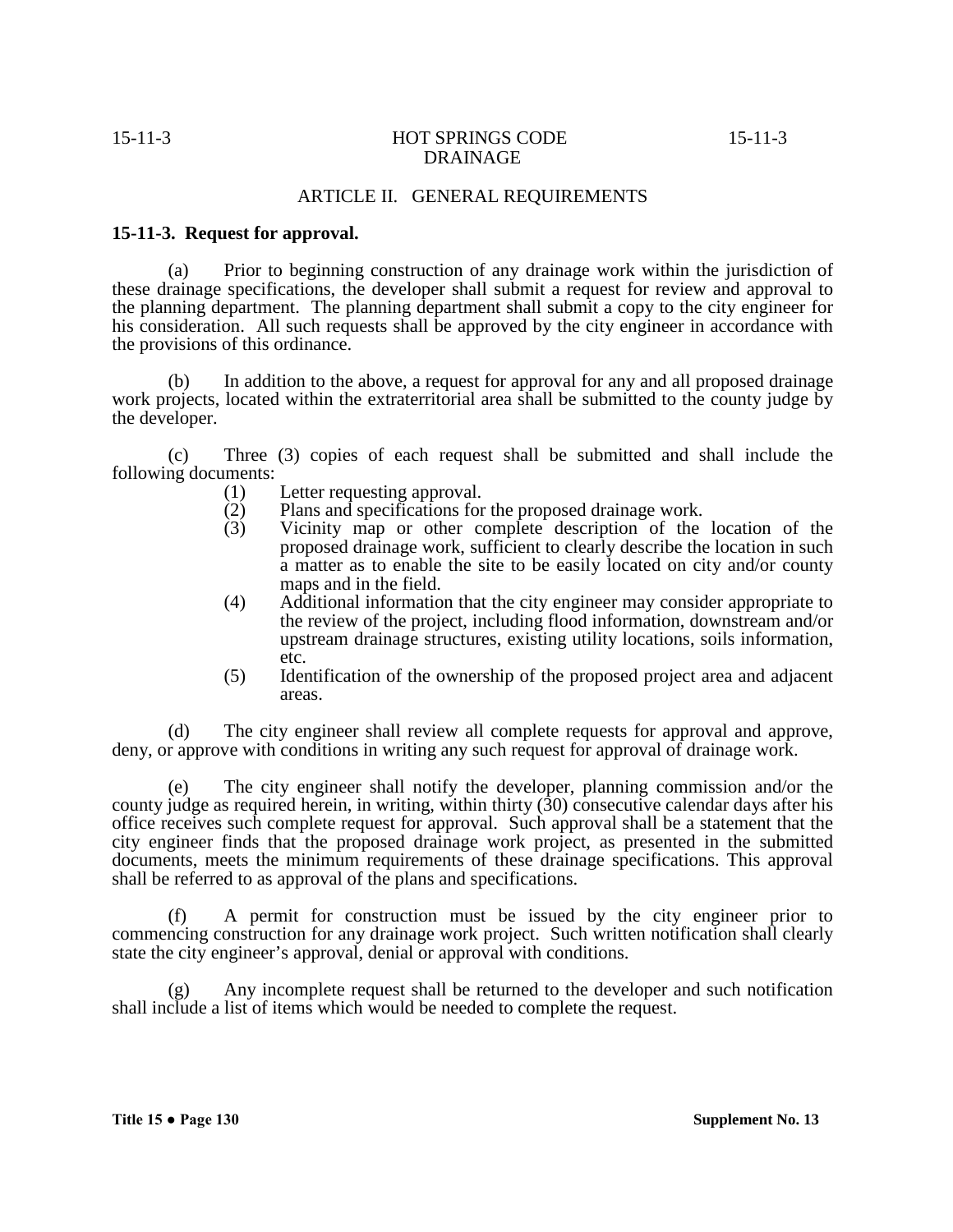(h) If no written response is made by the city engineer within the thirty (30) consecutive calendar day period after having received a complete request for approval, the plans and specifications shall be considered approved. No such approval shall absolve the developer from the other requirements of these drainage specifications.

(i) Written approval from the city engineer for a drainage work project in an existing development shall constitute acceptance of the plans and specifications as meeting the technical requirements of these specifications and related regulations and ordinances. Construction of the project can begin only after the developer has submitted to the city a performance and payment bond and a maintenance bond, each in the amount of one hundred percent of the estimated construction cost of the project. The performance and payment bond shall guarantee the completion of the construction work as proposed and that all costs of the project are paid. The maintenance bond shall guarantee, for one year after acceptance of the completed construction by the city engineer, the repair or replacement of all or any portion of the project which may prove inferior due to materials or workmanship.

(j) After receiving the required bonds, the city engineer shall issue a permit to the developer to construct the proposed drainage work.

(k) The city engineer's approval, denial, or approval with conditions of the plans and specifications for drainage work in proposed new developments, shall be submitted to the planning commission for further consideration. The planning commission shall have sole authority and responsibility for final approval of proposed drainage work in proposed new

(1) If the proposed project is located within the extraterritorial area, the city engineer's approval, denial or approval with conditions shall be submitted to the county judge.

(m) The request for approval for drainage work within street rights-of-way shall be submitted as a part of the street work project and no separate request will be required. In such combined request, all technical requirements of these drainage specifications shall be met in the drainage work elements of the project.

# **15-11-4. Requirements to provide storm water management systems in new developments.**

(a) All new developments of any kind, shall be required to provide, at the expense of the developer, a storm water and erosion control management system within the development in accordance with these drainage specifications and in accordance with other regulations and ordinances of the city governing drainage work.

(b) Off-site drainage facilities leading away from such developments may also be required to be constructed or otherwise upgraded, at the expense of the developer, to meet the intent of these specifications.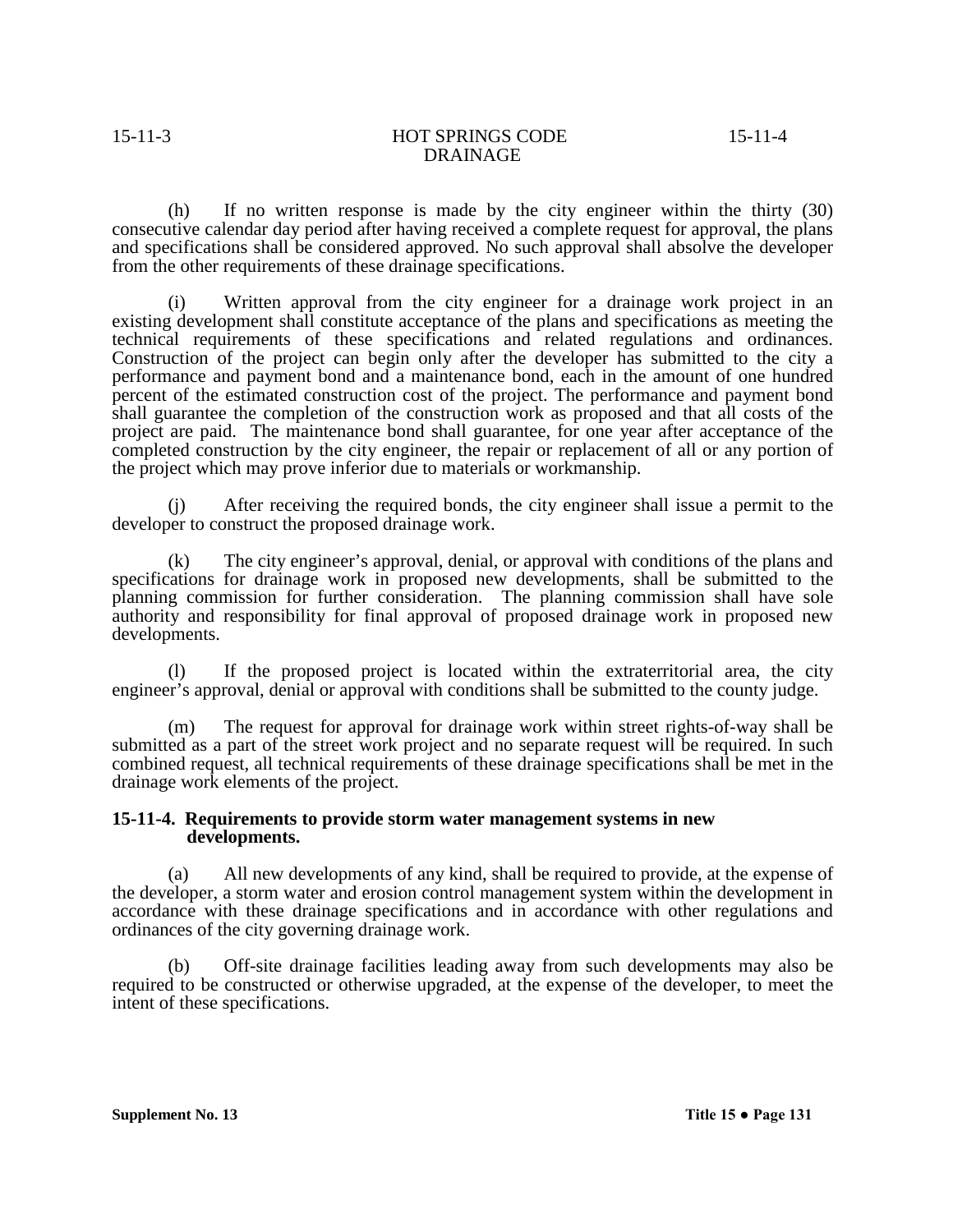(c) The developer shall dedicate by easement shown on the recorded development plat or by separate recorded drainage easement for all drainage facilities. Such easement shall be not less than twenty (20) feet in width and shall be dedicated to the public for drainage use. Such easements shall be provided for each and every section of all drainage facilities which drain any upstream watershed of five acres or more and are not otherwise located within public rights-of-way.

#### **15-11-5. City participation in drainage work cost.**

(a) The city may participate in the construction cost of drainage work within the city limits either adjacent to a development or on a drainage facility leading away from a development if the need for such improvement is not totally caused by the development in question. The appropriateness of any such cost sharing between the developer and the city shall be determined by the planning commission on the recommendation of the city engineer. The city engineer shall base his recommendation on the prorata share of the need for the work as a result of the development versus the need for the work as a result of other factors.

(b) In no case shall the city participate in the cost of drainage work which is located totally within the bounds of the development or which drains only the properties within the development.

(c) A formal hydrological study may be required in connection with a proposed cost share project, if in the opinion of the city engineer and/or planning director, it is required to properly determine cost shares between the developer and the city. The cost of such study shall be paid by the developer.

City participation in any cost sharing project shall be dependence on the availability of funds as appropriated by the board of directors.

# **15-11-6. Rights-of-way.**

Right-of-way width for drainage facilities shall be a minimum of 15' wide and include the width of the pipe, channel, creek, ditch, etc., from top of slope on one side to the top of slope on the opposite side plus a horizontal distance of five feet outside the top of slope on each side. Easements for rights-of-way shall provide for operation, maintenance, repair, cleaning, reconstruction, reshaping and improvement for the purpose of maintaining proper drainage, and shall include access across adjacent properties for operating, maintaining, cleaning, reconstruction, reshaping and improving such drainage facility.

#### **15-11-7. Submission documents.**

(a) The letter of request shall be addressed to the planning director or county judge, as required herein. It shall clearly state the purpose of the request, the conditions that created the need for the improvements, and the probable impact of the proposed project on the neighborhood. It shall include the name of the developer and the name of the person who will serve as the developer's representative regarding the project, his address and his telephone number.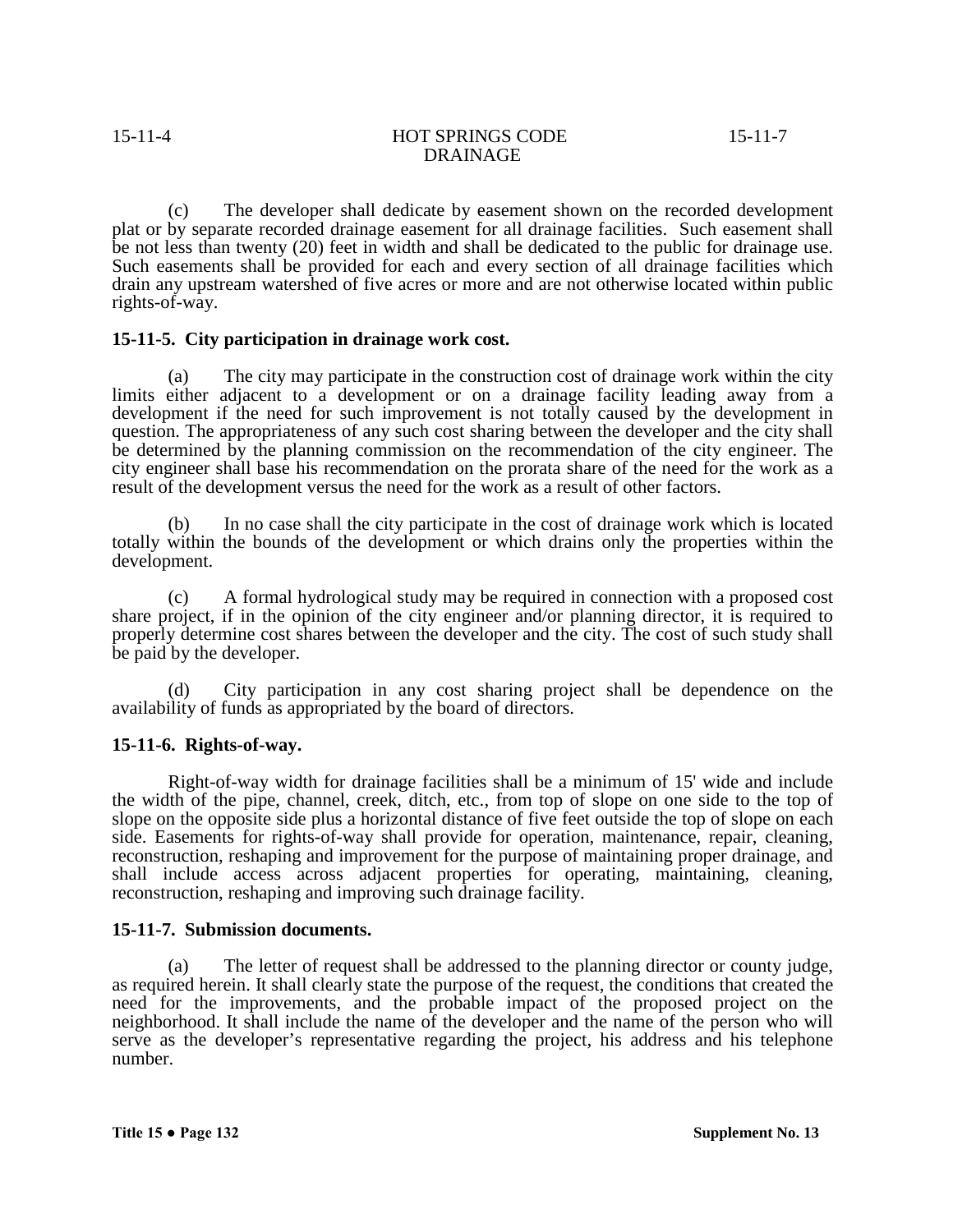(b) The plans shall be submitted on 24" by 36" or smaller drawing sheets. All sheets in any one drainage work project shall be of the same size, shall be bound into one set and shall be on one of the standard sheet sizes, i.e., "A"  $(8.5" \times 11")$ , "B"  $(11" \times 17")$ , "C"  $(18" \times 24")$  or "D" (24" x 36"). Plan drawings shall have a scale of one inch equals one hundred feet or larger. Construction details shall have a scale of one quarter inch equals one foot or larger.

- (1) All plans and specifications for any drainage work project with a probable construction cost of \$25,000 or more shall have been prepared by and bear the seal of a professional engineer registered to practice in the state of Arkansas.
- (2) The city engineer may, when conditions warrant, require that the developer retain the services of a professional engineer to prepare the plans and specifications for a drainage work project of smaller size.
- (3) When required by the city engineer, an engineer's report shall also be submitted. The engineer's report shall be prepared by a qualified engineer retained by the developer and shall include the design calculations, soils investigations, watershed areas, rainfall intensities, flow calculations, and other information used to design the proposed storm water management and erosion control system.
- (4) The plans shall include the following:
	- a. Layout plans of the proposed project at a scale of  $1" = 100'$  or larger. The layout plans shall include the following:
		- 1. Layout of all elements of the entire drainage work project.<br>2. Size, shape, length and location of all pipe, swales, change
		- Size, shape, length and location of all pipe, swales, channels and other drainage facilities.
		- 3. Flow-line elevations at ends, junctions, basins and bends.
		- 4. Slopes in percent grade for all segments over one hundred feet in length.
		- 5. Existing and proposed easements.<br>6. Existing and proposed contours of
		- Existing and proposed contours of proposed development area, based on USGS mean sea level datum.
		- 7. Existing structures, utility lines, water and sewer lines.
		- 8. Location and description of reference benchmark.<br>9. Watershed outline and watershed areas for
		- Watershed outline and watershed areas for each drainage segment.
	- b. Profiles shall be provided for drainage facility sections of 200 feet or greater in length and shall include the following:
		- 1. A horizontal scale of one inch equals one hundred feet or larger.
		- 2. A vertical scale of one inch equals ten feet or larger.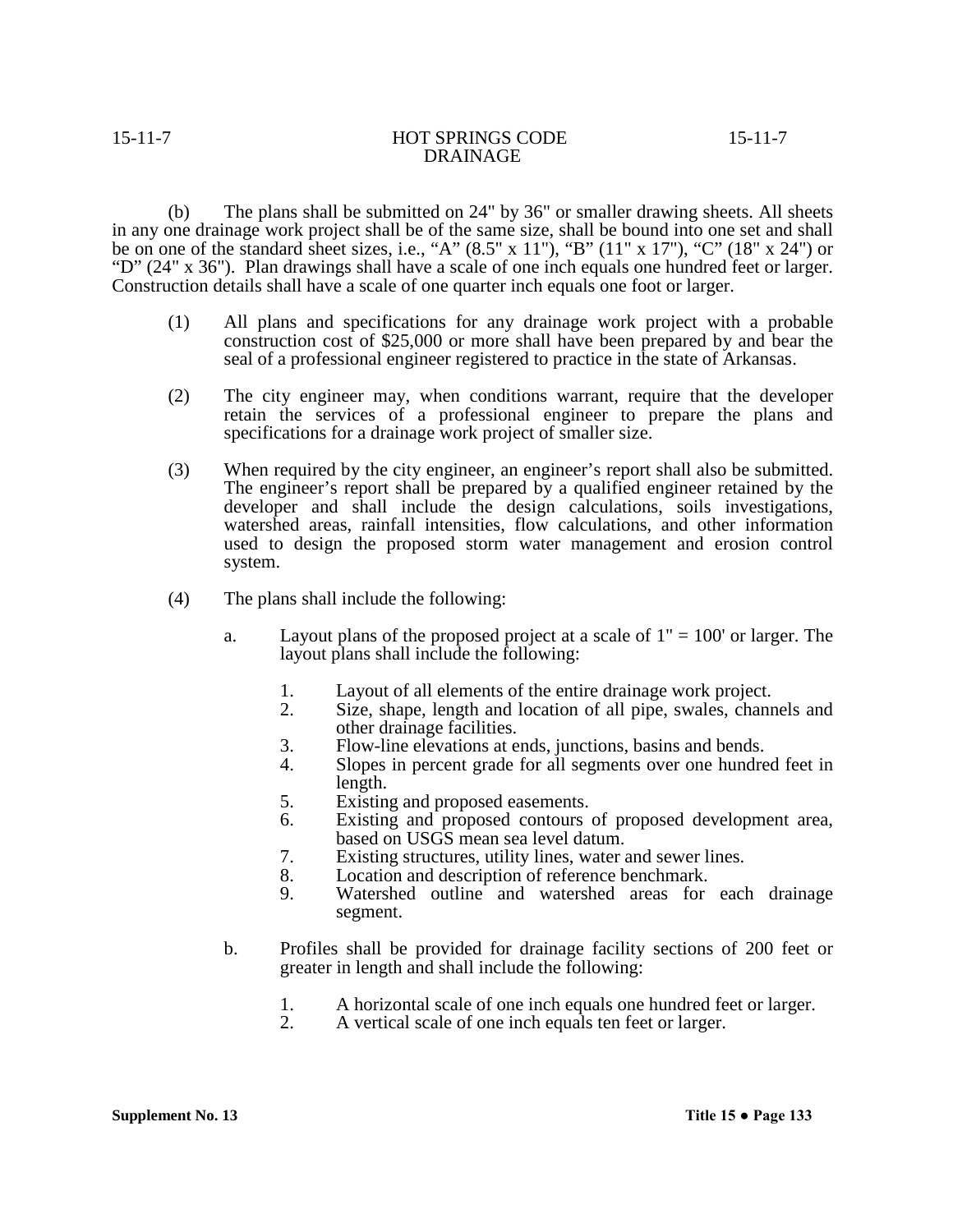- 3. All elevations shall be shown relative to USGS mean sea level datum.
- 4. Natural ground elevations.
- 5. Proposed finish grade elevations.
- 6. Proposed flow line elevations.
- 7. Length and grade of each section.<br>8. Location of each junction box, cat
- Location of each junction box, catch basin, curb inlet and all other structures proposed to be installed.
- 
- 9. Invert of existing grade at discharge point.<br>10. Invert and location of any and all intersecting drainage facilities.
- 10. Invert and location of any and all intersecting drainage facilities. c. Typical cross sections of all swales, ditches and channels including the following:
	- 1. Width at bottom.<br>2. Side slopes.
	- 2. Side slopes.<br>3. Proposed sui
	- 3. Proposed surface treatment.<br>4. Minimum and maximum der
	- Minimum and maximum depth.
- d. Typical trench detail for drainage pipe installation.
- e. Plan and cross section details for construction of junction boxes, catch basins, curb inlets, valley gutters, retention basins, detention basins, and all other structures necessary for the complete construction of the proposed drainage work.
- (5) Technical specifications shall be placed on the drawings or presented on typed and bound 8.5" by 11" bond paper and shall include the following:
	- a. Materials specifications.
	- b. Methods of construction.
	- c. Quality control requirements.
	- d. Sampling and testing procedure.
- (6) The names of the existing owners of the properties within and adjacent to the project boundaries shall be included on the layout plan or on a separate drawing which can be related directly to the layout plan.
- (7) Plans, specifications, and all data submitted in conjunction with the plans and specifications shall constitute a complete design. Any item not specifically included in these documents shall not be considered reviewed nor approved by the city engineer's approval based on these documents.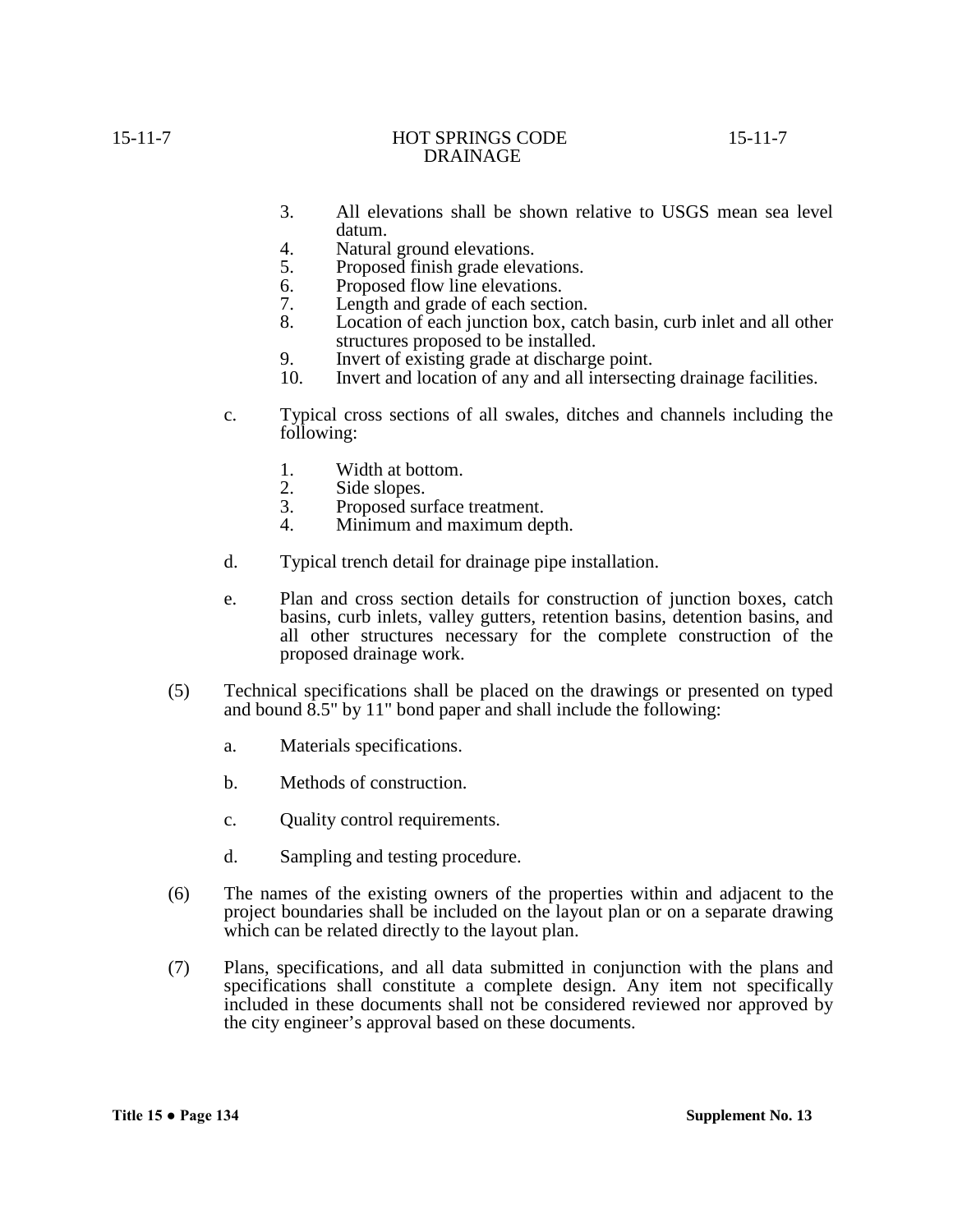# **15-11-8. Responsibilities of the developer.**

(a) The developer shall be responsible for installation of the proposed drainage work including all design and construction, and for all cost associated therewith except in situations where cost sharing may be appropriate and is approved by the city.

 (b) All formal agreements entered into by the city will be with the developer regardless of the developer's form of organization.

(c) The developer shall provide all engineering services required for planning, design, investigation, inspection, testing, and related activities necessary for drainage work, and shall be responsible for drainage work in accordance with the design approved by the city as satisfying the minimum requirements of these specifications.

(d) When drainage work is located within an existing development, within the city limits, the developer shall provide a performance and payment bond and a maintenance bond to the city. Each bond shall be in the amount of one hundred percent of the estimated construction cost. The bonds shall be provided in one of the following forms.

- (1) A bond issued by a bonding company licensed to do business in the state of Arkansas. The bond shall be in the form approved by the city attorney. A certificate of the power of attorney for the individual executing such bonds shall also be submitted.
- (2) Assignment of bond or bonds from a licensed contractor to the developer for construction of the project in the amounts and in the form specified above. Such bond or bonds shall be assigned to the city by the developer or the city of Hot Springs named on the bond or bonds along with the developer.
- (3) A cash deposit or a cashier's check, in the full amount, made to the city of Hot Springs.
- (4) An irrevocable letter of credit in the full amount. If a letter of credit is utilized, the letter shall be from a bank insured under the Federal Depositors Insurance Corporation, and the city shall have the right of approval for the terms of such letter of credit.
- (5) An escrow account established with a bank which is insured by the Federal Depositors Insurance Corporation. Such escrow account shall be set up for the specific purpose of guaranteeing the performance and payment and/or maintenance of the project, and shall be in the amount of one hundred percent of the estimated project cost.
- (6) The developer may provide a certificate of deposit, treasury bond or other negotiable government security, in the full amount. The instrument will be returned to the developer upon final acceptance of the project by the city.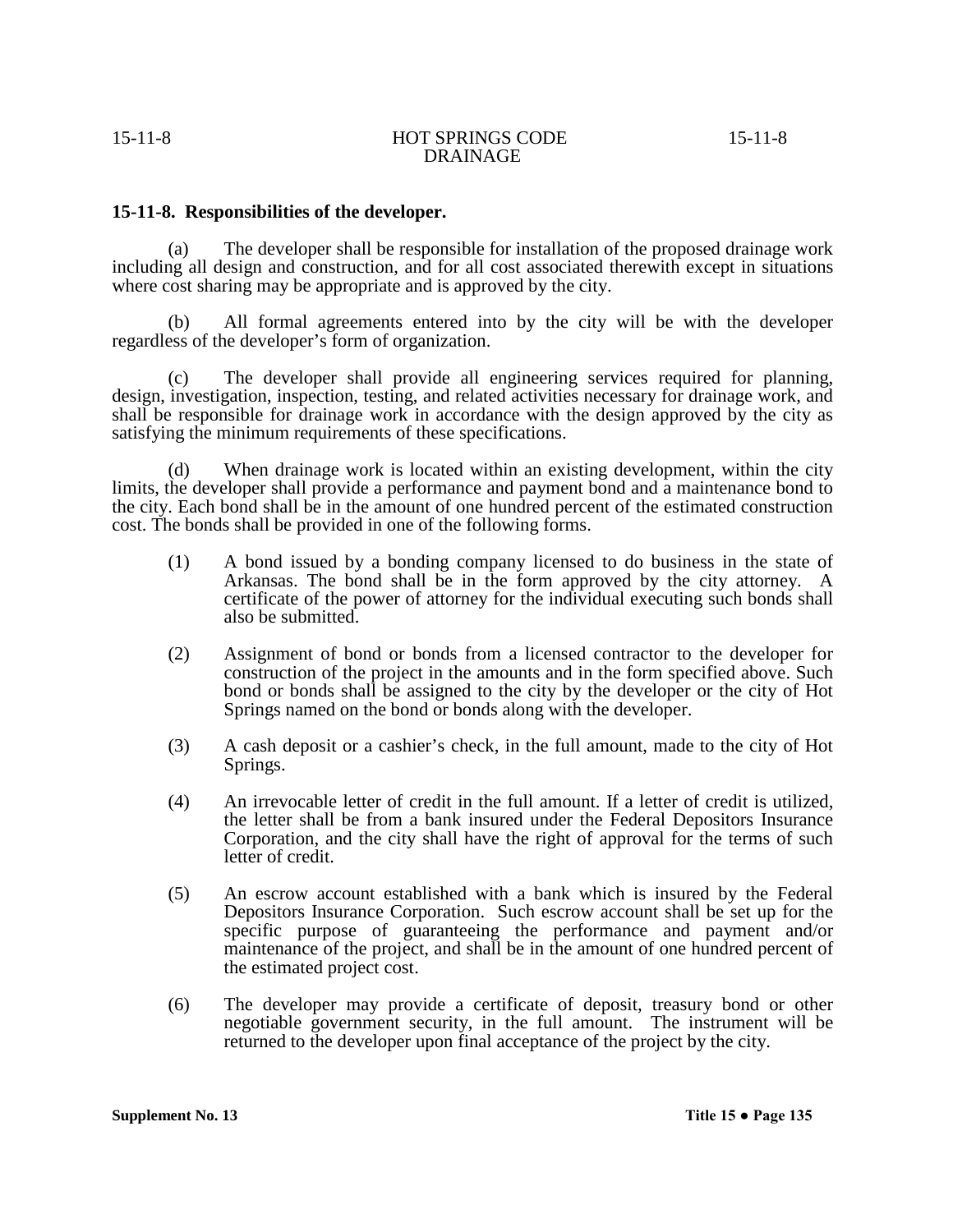(e) The performance and payment bond shall remain in effect throughout the construction period and shall not be canceled or otherwise diminished prior to final acceptance of the project by the city.

(f) The maintenance bond shall remain in effect throughout the warranty period and shall not be canceled or otherwise diminished prior to the end of the one year maintenance period.

(g) Where letters of credit or escrow accounts are used in lieu of bonds, the total amount shall not be drawn down or diminished in any way during the construction or maintenance period as applicable.

(h) Where proposed drainage work is located in new developments, the developer may provide the performance and payment bonds as specified above, or he may construct the facilities after approval of the plans and specifications, complete the construction, and then request final approval of the drainage work prior to filing the record plat of the development. In either case, the one year maintenance bond shall be provided by the developer to the city before final acceptance by the city can be granted.

(i) The developer shall provide to the city, a set of reproducible record (as built) drawings after construction is complete, but prior to final acceptance by the city of the drainage work project. Such record drawings shall be submitted at the same scales and with the same requirements as required in the original submitted plans, and shall show the various elements as they were constructed.

The developer shall afford city personnel the right of access to the project site during the plan review and construction phases of the project. The developer shall schedule all activities to provide the city with adequate notice and review time.

(k) The developer shall be responsible for the preparation and submission of all documents required in these drainage specifications, including submission documents, bonds, and as-built drawings.

(l) The developer shall obtain and submit to the city the approval of the county judge for any drainage work project located within the extraterritorial area.

(m) The developer shall notify the city of the date construction is to commence at least five days prior to such date.

(n) The developer shall notify the city when construction is complete and arrange for a pre-final inspection. He shall also notify the city when any punch list items are complete and arrange for any necessary final inspection.

(o) In the case of an emergency, the developer shall proceed to construct the needed repairs to alleviate the emergency condition and shall notify the city engineer of such emergency as soon as practical, and not later than the end of the first working day after such emergency is discovered. For the purpose of these specifications, an emergency condition may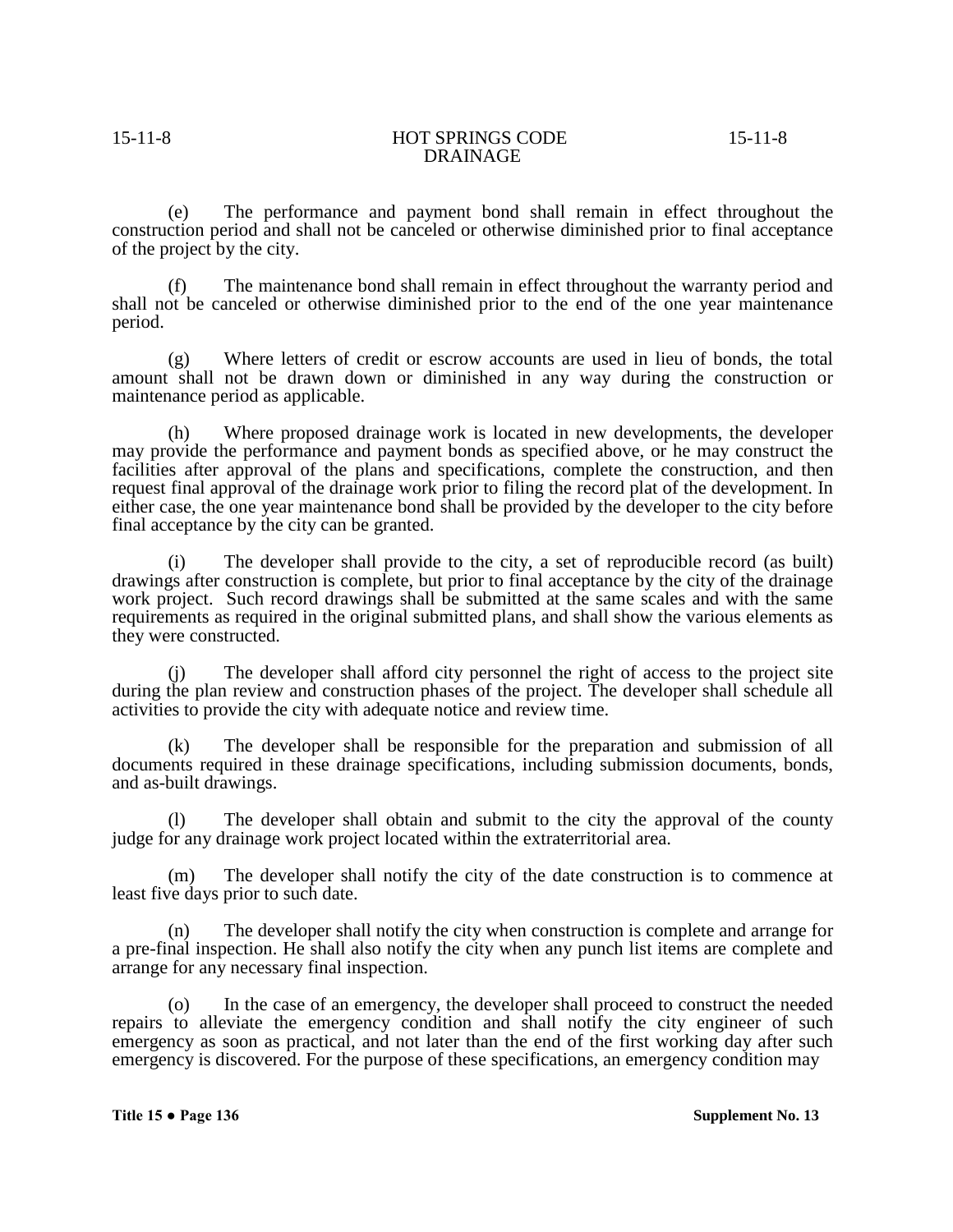be considered to exist when: (1) an existing condition presents an immediate hazard to the health and safety of the public, (2) existing conditions could result in the immediate flooding of any building used for human habitation or for storage of materials or equipment, and/or (3) existing conditions, if left immediately uncorrected, would result in additional future expenditures of \$2,000 or more.

(p) The developer shall be responsible for acquiring all permits necessary for construction of the drainage facilities including, but not limited to, permits to work on state highway rights-of-way, railroad rights-of-way, wet lands permits, and state and federal storm water permits.

# **15-11-9. Engineering services.**

(a) The design data, plans, specifications, and related information shall bear the name, signature and seal of the project engineer. The registration seal and signature of the project engineer shall be placed on each sheet of the plans and on each additional document submitted for approval.

(b) Soils investigations, materials testing, and quality control testing shall be performed by a laboratory approved by the city engineer. All reports submitted to the city shall bear the name of the project engineer.

### **15-11-10. Estimates.**

Where estimates of construction costs are required to form the basis for bonding amounts or required for any other reason in these specifications, the developer shall have such estimates prepared and submitted to the city engineer. The city engineer shall review such estimates and approve or reject such estimates. If a disagreement as to the estimated cost should occur, the developer may present his justifications to the city engineer for consideration. The city engineer's decision regarding such estimates, after thorough consideration, shall be final.

### **15-11-11. City's responsibility.**

(a) After receiving an incomplete request for approval, the planning department shall notify the developer, in writing, giving notice of the incomplete request and listing the reasons for such incomplete determination as determined by the city engineer.

(b) After receiving a complete request for approval, the city engineer shall conduct a thorough review of the submitted documents and the conditions in the proposed project area and render a decision as to whether or not the proposed project meets the minimum requirements of these specifications.

(c) The city engineer may reject the plans and specifications for failure to meet the minimum requirements, approve the project as meeting the requirements, or approve the project with conditions. Such approval with conditions shall clearly state the changes necessary to bring the project into compliance.

**Supplement No. 13 Title 15 ● Page 137**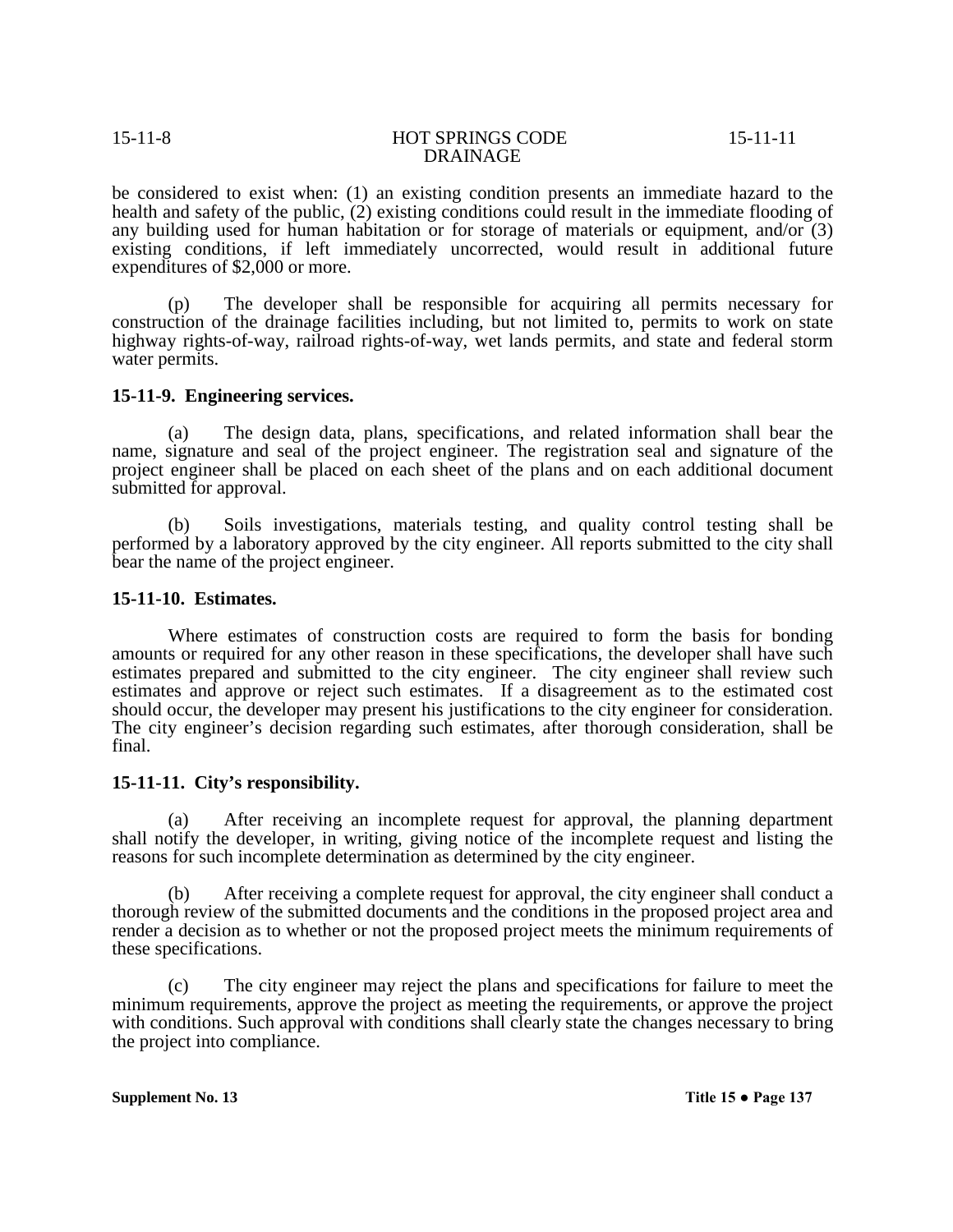(d) Approval with conditions, shall constitute an approval of the plans and specifications only if the developer incorporates the stated changes in the construction of the project.

(e) After the city engineer has received the required performance and maintenance bonds, the city engineer shall examine the bonds and, if he finds them in order, issue to the developer, within ten (10) business days, a permit to construct the drainage work project.

(f) Approval of the plans and specifications or a permit to construct shall remain in effect for a period of one (1) year from the date of issuance. After that time, a new request for approval and all required documents may be submitted for a new approval. Such resubmitted documents shall be reviewed in accordance with the ordinances and regulations in effect at the time of the new submission.

(g) The city shall observe at various stages of the construction. The city reserves the right to observe the construction at all times.

(h) When the developer notifies the city that the construction is complete, and after the developer has submitted the required maintenance bonds and record drawings, the city engineer shall conduct a pre-final inspection of the constructed project. The city engineer may accept the project as constructed, in writing, as conforming to the approved plans and specifications, or he prepare a punch list of incomplete and unacceptable items.

(i) After the developer has corrected the items on any punch list, he shall notify the city engineer.

(j) The city engineer shall conduct a final inspection of the project and, if he determines that the construction conforms to the approved plans and specifications, issue, in writing, a final acceptance of the project. If, upon inspection, the city engineer finds that the project still does not meet the requirements, a second punch list shall be prepared and submitted to the developer. This process shall continue until the constructed project conforms to the approved plans and specifications and all approved changes thereto.

(k) Where the drainage work project is located in the extraterritorial area, the final acceptance of the city engineer shall be submitted to the county judge.

(l) Upon notification of emergency repairs or construction, the city engineer shall, as soon as practical, inspect such emergency drainage work. Emergency drainage work shall meet the minimum technical requirements of these specifications and require the same procedure for final acceptance as required for any other drainage work project. The city engineer may reject such emergency drainage as not meeting the minimum requirements of these specifications. In this case, the developer shall repair or reconstruct such work in such a manner to bring such drainage work into compliance with these specifications.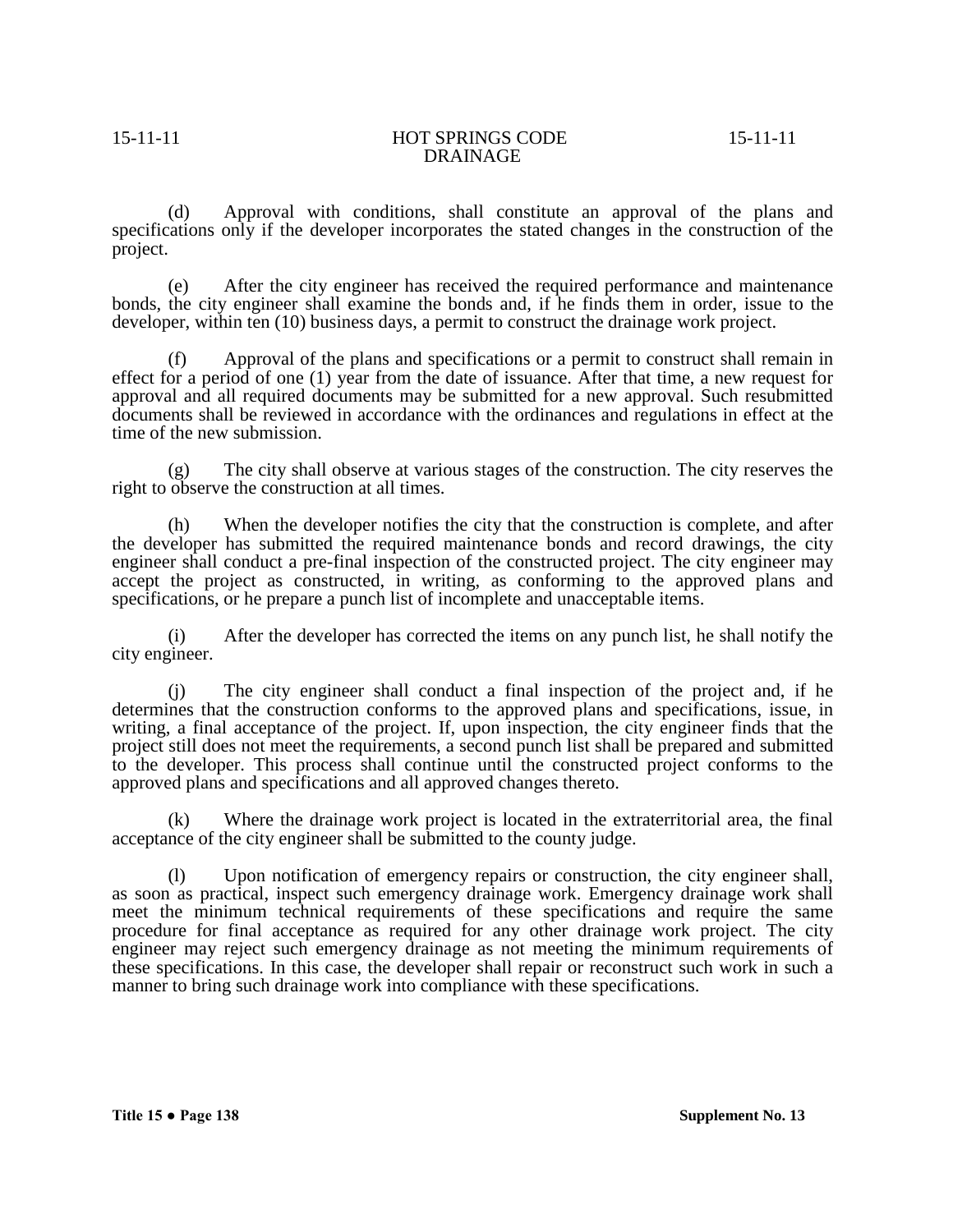# ARTICLE III. MINIMUM DESIGN CRITERIA

# **15-11-12. General design requirements.**

(a) The rational method shall be used as the standard method for design of storm water management systems.

(b) At points where the upstream watershed is over 300 acres, or where lakes are included, other methods, such as the soil conservation service TR-55 hydro graph method may be required by the city engineer.

(c) The rational method is based on the formula Q=CIA for estimating runoff from rainfall where:

 $Q =$ The rate of flow in cubic feet per second

 $\tilde{I}$  = The rainfall intensity in inches per hour

 $C =$ The runoff coefficient

 $A =$ The area of the upstream watershed in acres

(d) The rainfall intensity shall be based on the time of concentration, the design storm frequency, and the historical records of rainfall as given in "Technical Paper No. 40, Rainfall Frequency Atlas of the United States" as published by the Weather Bureau, U.S. Department of Commerce.

(e) The time of concentration shall include the total time of overland flow, channel flow, and any delays due to lakes, basins or other water bodies. Types of surfaces, hydraulic gradient, and probable future development shall be utilized to arrive at the design time of concentration.

(f) The runoff coefficient shall be based on the reasonable expectation of the ultimate development of the upstream watershed, and the various surfaces of the watershed shall be composited together to arrive at the coefficient for the contributing watershed. The values given in the following tables shall be used as a guide in calculating the runoff coefficient: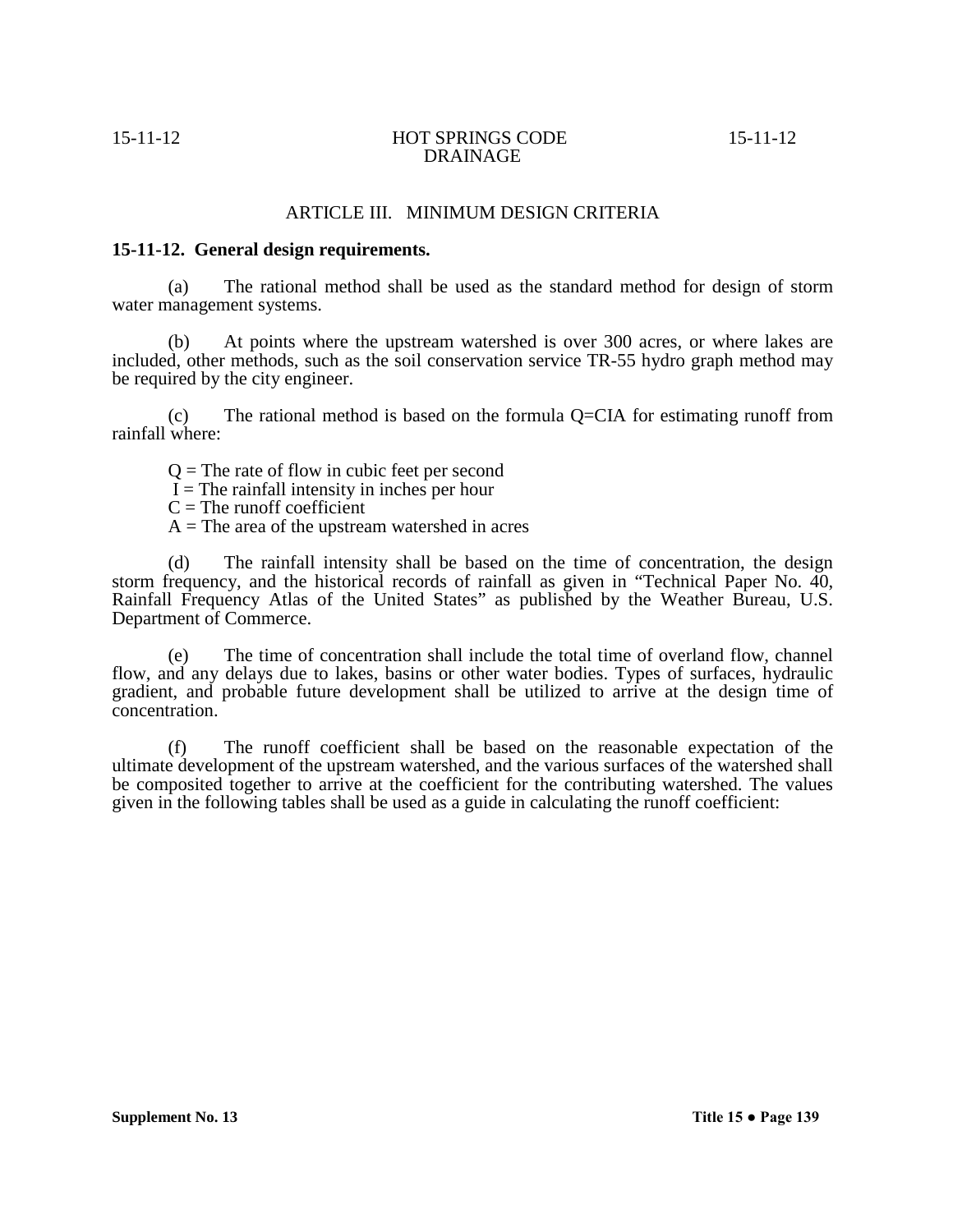| <b>RUNOFF COEFFICIENTS</b>                    |                           |              |                |  |
|-----------------------------------------------|---------------------------|--------------|----------------|--|
| <b>Area Description</b>                       | <b>Runoff Coefficient</b> |              |                |  |
|                                               | <b>Minimum</b>            | Recommended* | <b>Maximum</b> |  |
| City Business - Downtown                      | 0.7                       | 0.9          | 0.95           |  |
| City Business - Other                         | 0.65                      | 0.75         | 0.95           |  |
| City Residential - Single Family              | 0.3                       | 0.4          | 0.5            |  |
| City Residential - Multi-units Detached       | 0.4                       | 0.5          | 0.6            |  |
| City Residential - Multi-units Attached       | 0.6                       | 0.65         | 0.75           |  |
| Suburban - Single Family 1 acre or more units | 0.25                      | 0.35         | 0.4            |  |
| Suburban - Single Family less than one acre   | 0.3                       | 0.4          | 0.5            |  |
| Industrial                                    | 0.5                       | 0.7          | 0.8            |  |
| Parks and Cemeteries                          | 0.1                       | 0.25         | 0.3            |  |
| Playgrounds                                   | 0.2                       | 0.3          | 0.35           |  |
| Unimproved                                    | 0.1                       | 0.2          | 0.3            |  |

\* Recommended values given may be used for ground slopes from three to five percent. Values shall be adjusted for steeper or flatter slopes within the ranges given.

| <b>RUNOFF COEFFICIENTS</b>            |                           |              |                |  |
|---------------------------------------|---------------------------|--------------|----------------|--|
| <b>Surface Type</b>                   | <b>Runoff Coefficient</b> |              |                |  |
|                                       | <b>Minimum</b>            | Recommended* | <b>Maximum</b> |  |
| <b>Asphalt Pavement</b>               | 0.7                       | 0.9          | 0.95           |  |
| <b>Concrete Pavement</b>              | 0.7                       | 0.9          | 0.95           |  |
| Gravel                                | 0.25                      | 0.5          | 0.7            |  |
| Roofs                                 | 0.7                       | 0.9          | 0.95           |  |
| Sandy Soils - Bare Vegetation         | 0.15                      | 0.4          | 0.55           |  |
| Sandy Soils - Light Vegetation        | 0.1                       | 0.3          | 0.5            |  |
| Sandy Soils - Dense Vegetation        | 0.05                      | 0.2          | 0.3            |  |
| Loam Soils - Bare Vegetation          | 0.2                       | 0.4          | 0.6            |  |
| Loam Soils - Light Vegetation         | 0.1                       | 0.3          | 0.5            |  |
| Loam Soils - Dense Vegetation         | 0.05                      | 0.2          | 0.35           |  |
| Clay or Silt Soils - Bare Vegetation  | 0.3                       | 0.5          | 0.75           |  |
| Clay or Silt Soils - Light Vegetation | 0.2                       | 0.4          | 0.7            |  |
| Clay or Silt Soils - Dense Vegetation | 0.15                      | 0.3          | 0.5            |  |
| <b>Exposed Rock Soils</b>             | 0.65                      | 0.75         | 0.9            |  |

\*Recommended values may be used for surfaces with slopes of three to five percent. Values shall be adjusted for steeper or flatter slopes within the ranges shown.

(g) Storm water management systems shall be designed such that the finished floor of all buildings shall be at least one foot above the once in one hundred year flood elevation.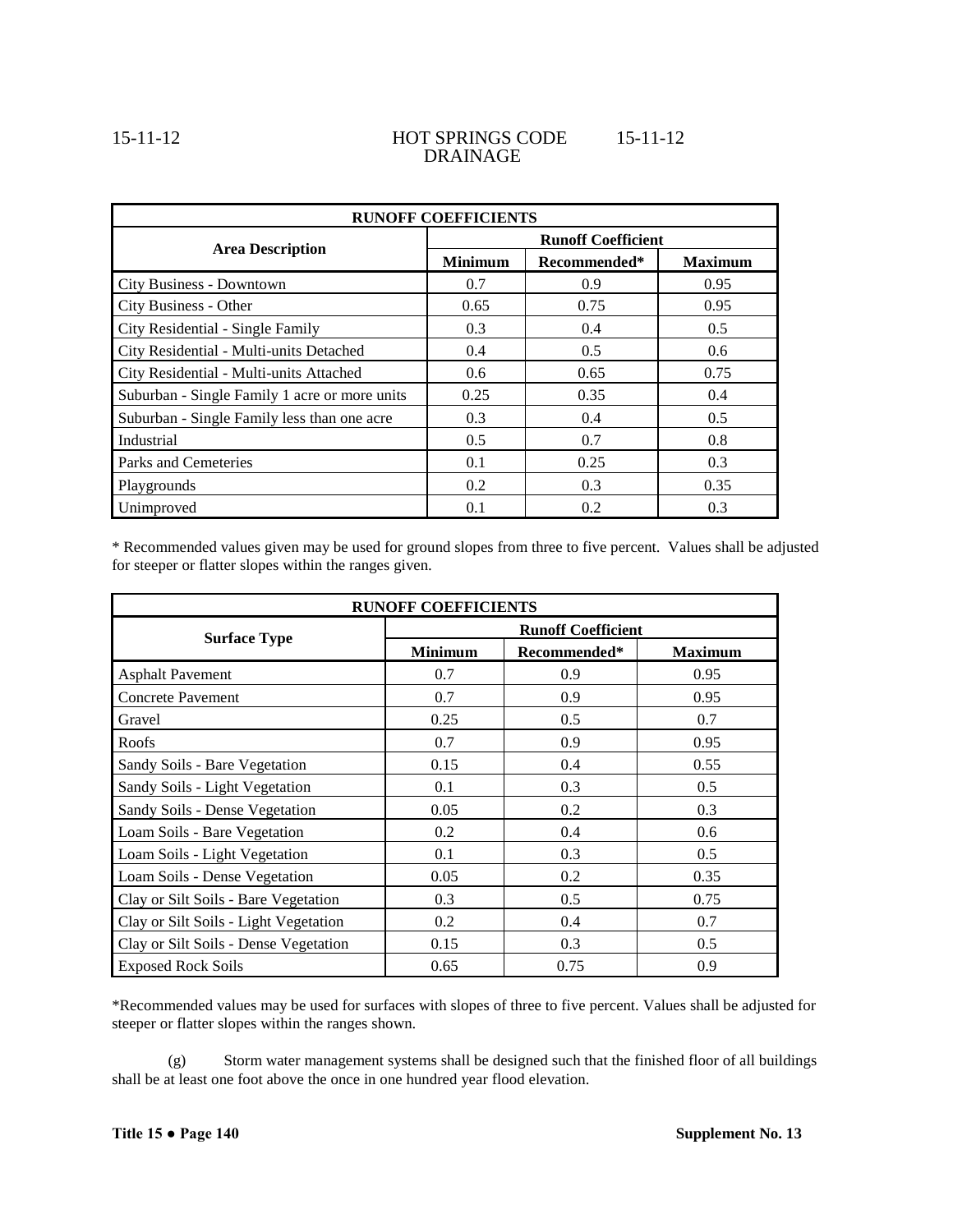(h) Storm water management systems shall be designed to prevent flooding of land any more than one time in the number of years given in the following table.

| <b>MINIMUM DESIGN FREQUENCY STORM</b> |                                |  |  |
|---------------------------------------|--------------------------------|--|--|
| <b>Area Description</b>               | <b>Storm Frequency (yrs) *</b> |  |  |
| <b>Local Street</b>                   |                                |  |  |
| Minor Collector Street                | 25                             |  |  |
| Major Collector Street                | 25                             |  |  |
| <b>Arterial Street</b>                | 50                             |  |  |
| Highway                               | 50                             |  |  |
| Railroad                              | 100                            |  |  |
| Residential Land                      | 10                             |  |  |
| Commercial Land                       | 25                             |  |  |
| <b>Industrial Land</b>                | 25                             |  |  |
| Parks and Playgrounds                 |                                |  |  |

\* Flooding across any street which may result in a water depth of eight inches or more shall be designed for the once-in-one-hundred-year storm frequency.

(i) All proposed lots or building sites in new developments, which lie within the one- hundred-year flood plain, shall have a minimum finished floor elevation given on the final record plat of such development. Such minimum finished floor elevation shall be at least one foot above the water elevation of the base flood.

All storm water management systems shall be adequate to contain the runoff from the design storm from the project area to an existing waterway of adequate size to carry the runoff flows.

(k) All conduits, channels or other concentrated storm water conveyance shall be intercepted before crossing the curb (or curb-line). Discharges of such concentrated flows shall not be discharged over the curb nor into the gutter or any other portion of the street pavement or shoulder.

(l) No building or other enclosed structure shall be placed within ten feet of any drainage facility.

# **15-11-13. Flow in conveyance structures.**

(a) The flow capacity of drainage structures shall be determined by the manning formula and entrance control.

(b) The coefficient of friction or roughness coefficient to be used shall be as given in the following table.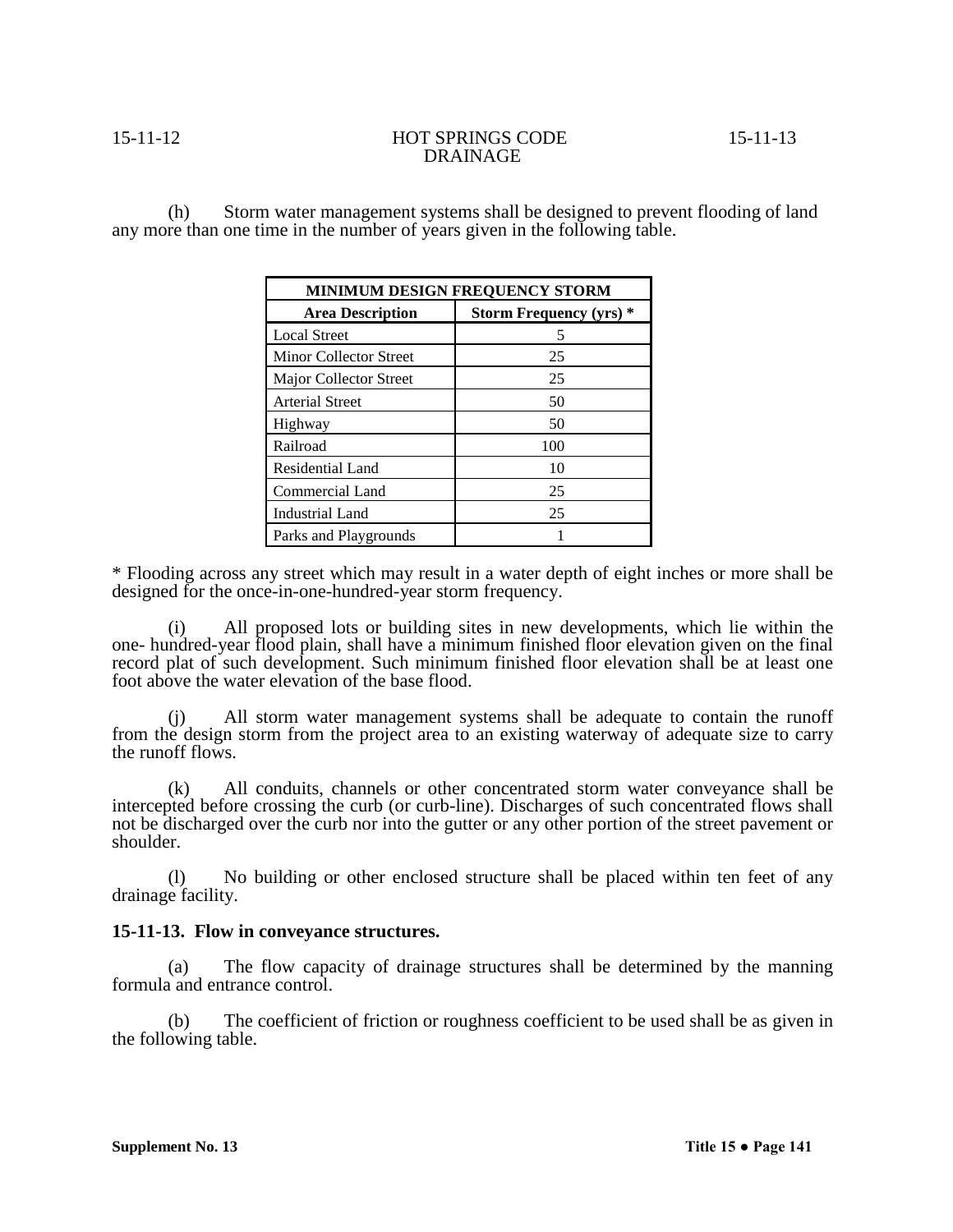| <b>COEFFICIENT OF FRICTION</b>                  |                                |  |  |  |
|-------------------------------------------------|--------------------------------|--|--|--|
| <b>Material</b>                                 | <b>Coefficient of Friction</b> |  |  |  |
| Bed rock                                        | 0.03                           |  |  |  |
| Brick in cement mortar                          | 0.013                          |  |  |  |
| Clay pipe                                       | 0.013                          |  |  |  |
| Corrugated Plastic - Smooth Lined               | 0.013                          |  |  |  |
| Corrugated Metal                                | 0.023                          |  |  |  |
| Corrugated Metal with paved invert              | 0.021                          |  |  |  |
| Earthen channels - Clean, straight, and smooth  | 0.02                           |  |  |  |
| Earthen channels natural with no weeds          | 0.03                           |  |  |  |
| Earthen channels with weeds or other vegetation | 0.04                           |  |  |  |
| <b>Portland Cement Concrete</b>                 | 0.013                          |  |  |  |
| Rip Rap                                         | 0.04                           |  |  |  |
| <b>Smooth Plastic</b>                           | 0.01                           |  |  |  |
|                                                 |                                |  |  |  |

# **15-11-14. Curbs and gutters.**

(a) Street curbs and gutters shall be an integral part of the storm water management system. To the maximum extent possible, drainage systems, street layout and grades, lotting patterns, and the location of curbs, gutters, curb inlets, catch basins, storm sewers and swales shall be concurrently designed.

Steel Pipe 0.015

(b) Curbs and gutters shall be designed to convey the runoff from the design storm without flooding the street centerline or overflowing the top of the curb.

(c) Gutter drainage shall be intercepted by curb inlets, catch basins or other approved facility and placed into storm sewers or channels. Such curb inlets, etc., shall be placed at intervals of not greater than eight hundred feet.

(d) No runoff based on the design storm shall be allowed to flow across the centerline of any street except where valley gutters are specifically authorized.

(e) Valley gutters may be used across intersections of local residential and local industrial streets at points where the total gutter flow distance, including the distance across the valley gutter, does not exceed the total length of eight hundred feet.

(f) In high pedestrian areas, curb inlets shall be placed to prevent excessive amounts of runoff water in the pedestrian crosswalk based on the ten-year storm.

The construction details for curbs and gutters and valley gutters shall be as given in Appendix "A" to these specifications.

**Editor's note-**Appendix A to the Hot Springs Drainage Specifications Ordinance is on file in the Office of the City Clerk.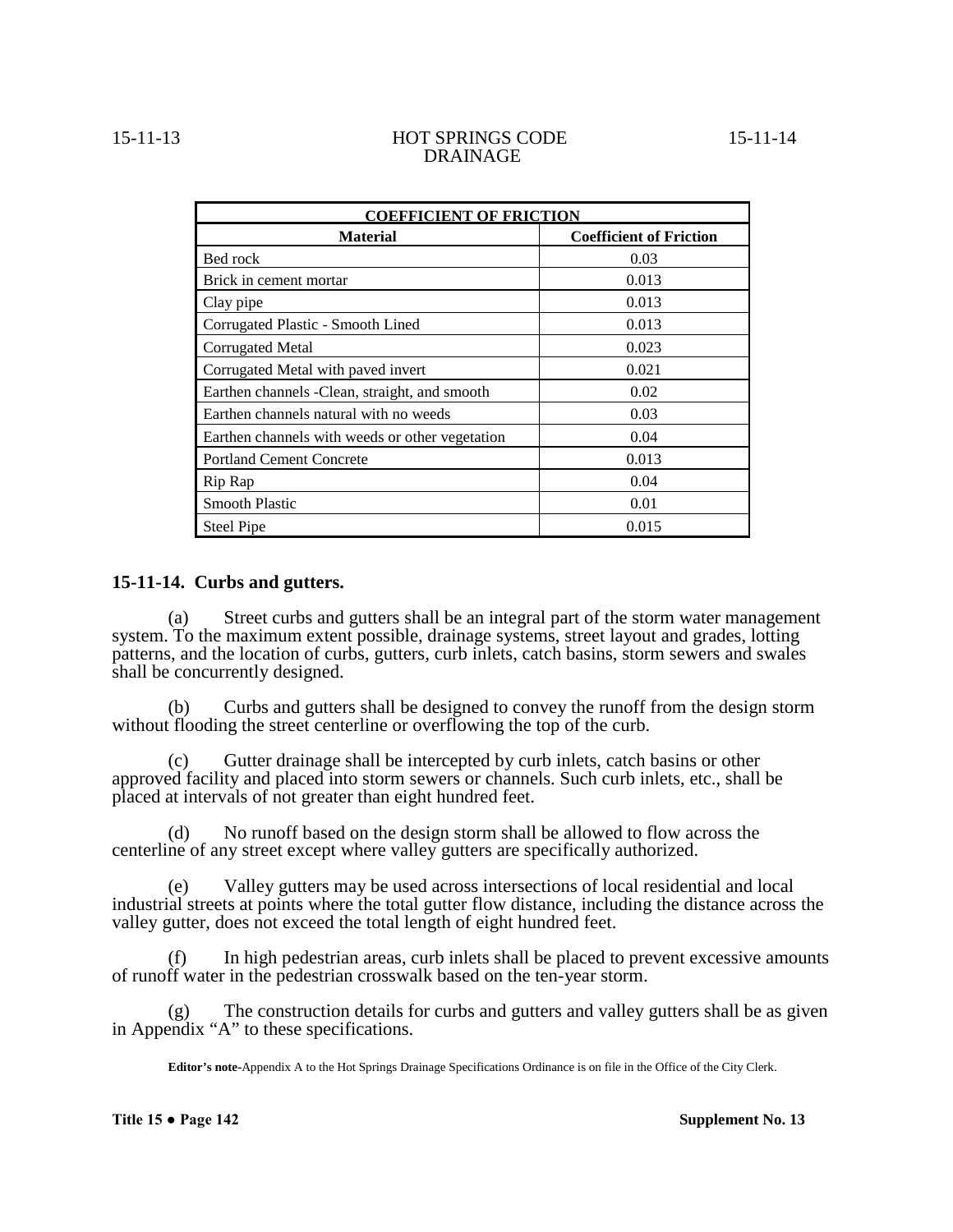# **15-11-15. Storm sewers.**

(a) Storm sewers may be underground circular, elliptical, or arch pipe or underground rectangular cast in place or pre cast concrete sections.

(b) The minimum storm sewer pipe shall be 15 inches in diameter or an equivalent arch pipe.

(c) Storm sewers shall be provided with a means of access at all horizontal bends and at vertical grade breaks of three percent or more. Access may be provided by means of curb inlets with manhole access, catch basins with removable grates, by junction boxes with manhole access or by standard sewer manholes.

(d) Curb inlets, catch basins, junction boxes and manholes shall be constructed with the details shown in Appendix "A."

**Editor's note-**Appendix A to the Hot Springs Drainage Specifications Ordinance is on file in the Office of the City Clerk.

(e) All storm sewers shall be designed so as to maintain a minimum velocity of 2.5 feet per second and a maximum velocity of 15 feet per second when flowing full.

(f) Provisions shall be made at the discharge points of storm sewers to prevent erosion of the receiving stream and the surrounding area.

(g) The minimum cover over storm sewers shall be one foot between the top of the sewer and the finish grade.

### **15-11-16. Open channels.**

(a) Open channel storm-water conveyance structures may consist of swales, constructed channels or natural or improved creeks and streams.

(b) Unpaved grass lined channels may be used where the design storm velocities do not exceed six feet per second. All unpaved channels shall be seeded, plugged or sodded immediately after their construction and adequate measures taken to prevent erosion.

(c) Side slopes of unpaved open channels shall have a minimum of three horizontal to one vertical. Side slopes for open channels for any area that may be mowed by lawn mowers, including residential, commercial and industrial areas shall have a minimum of four horizontal to one vertical.

(d) Special protection such as head walls or rip-rap will be required at all points in otherwise unpaved channels such as bends, junctions, inlets and outlets where erosion may occur.

(e) All open channels having a velocity of more than six feet per second shall be paved with an erosion control material. Such material may be concrete, brick, rock or other lining material approved by the city engineer.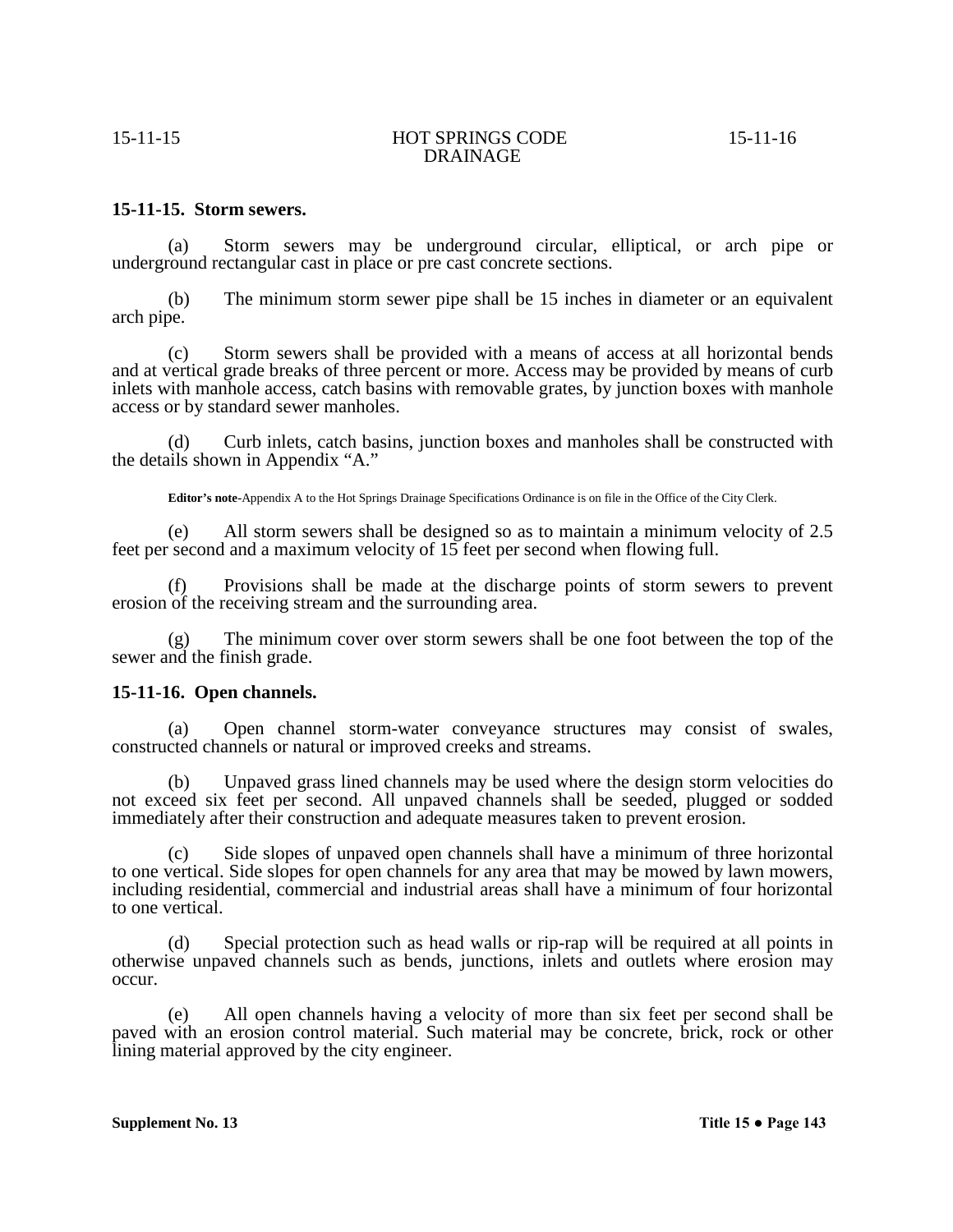(f) Paved open channels may utilize steeper side slopes with the following provisions:

(1) Reinforced concrete lined channels may use vertical slopes. Reinforced concrete channels with side slopes of less than three horizontal to one vertical and a depth of nine inches or more shall be provided with safety devices, such as hand rails, to prevent accidental falls into the channel.

(2) Brick and rock (rip rap) lined open channels shall have minimum side slopes of one horizontal to one vertical.

(g) Concrete lined open channels shall have a minimum of four inches thick concrete and have a minimum of ten gauge wire reinforcing at six inches on center.

(h) Brick lined open channels shall have standard thickness brick with full mortared joints.

(i) Rock lined open channels shall be of rip rap meeting AHTD specifications and shall be installed over a minimum of six MIL thickness of continuous polyethylene fabric.

# ARTICLE IV. DRAINAGE FACILITY MATERIALS

# **15-11-17. Pipe culverts and storm drainage pipe.**

Materials for pipe culverts and storm drainage pipe shall be reinforced concrete, closed profile plastic pipe or corrugated plastic pipe meeting the following specifications and limitations:

- (a) Reinforced concrete pipe shall be Class III or higher with bell and spigot joints and conform to the requirements of the latest editions of the following standards.
	- (1) AASHTO M170 or ASTM C76 Circular pipe, minimum wall thickness "B."
	- (2) AASHTO M206 or ASTM C506 Arch shaped pipe.
	- (3) AASHTO M85 or ASTM C14 Horizontal elliptical pipe (major axis horizontal).
	- (4) AASHTO M207 or ASTM C507 Vertical elliptical pipe (major axis vertical).
	- (5) AASHTO M280 Testing.

The class of pipe and date manufactured shall be marked on each joint of pipe section. Pipe shall be at least ten (10) days old before it is delivered to the project site. Joints shall be sealed with compression type pre-formed rubber gaskets or bitumen/butyl rubber plastic gaskets.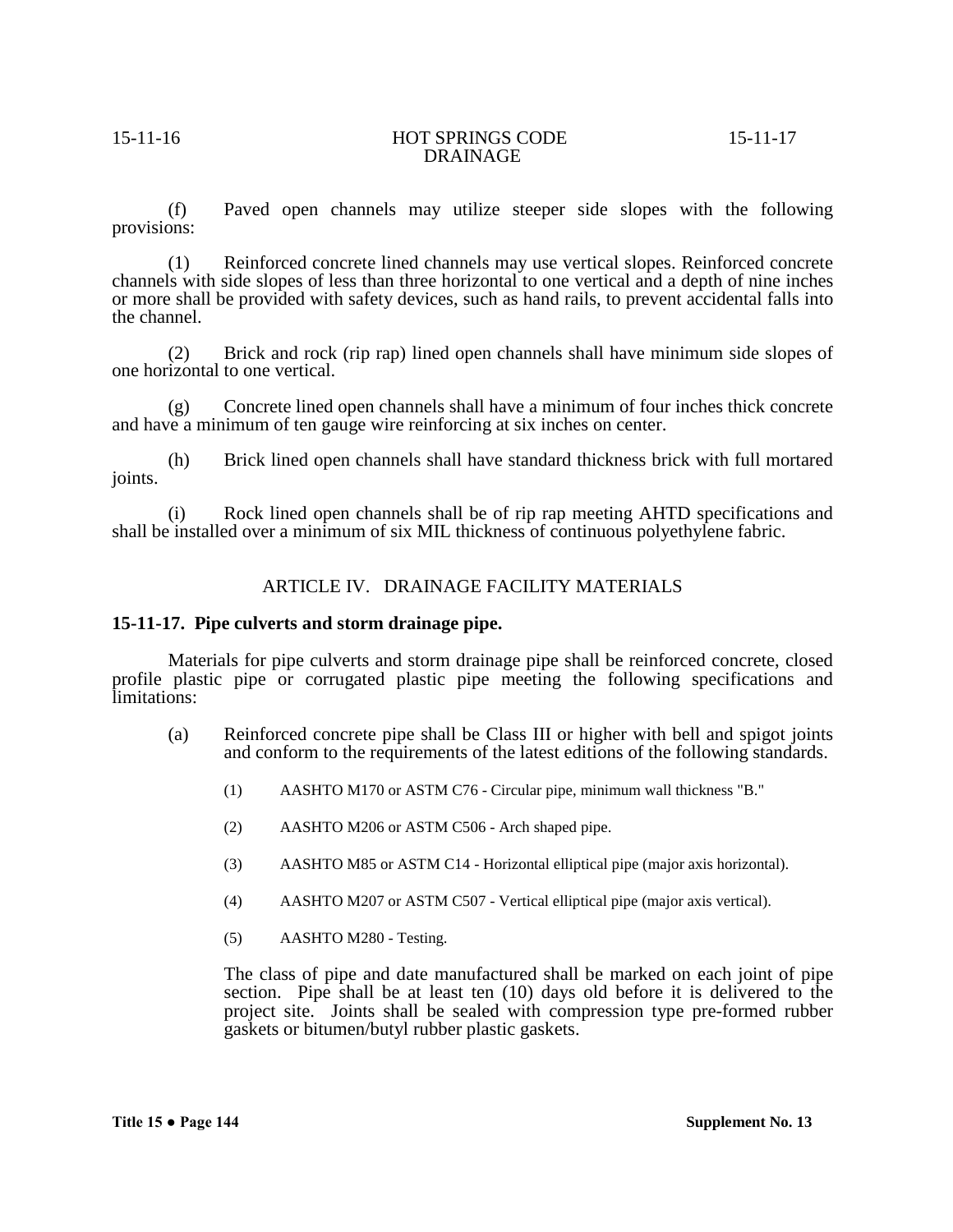interest secured. Such variances, however, shall not have the effect of nullifying the intent and purpose of these regulations. The following criteria shall be used to determine whether a variance shall be granted:

(1) The conditions upon which the request for variance is based are unique to the property because of its particular physical surroundings, shape or topographical conditions.

(a) The rules and regulations set forth in these regulations are the standard

(2) The granting of the variance will not be detrimental to the public safety, health or welfare of, or injurious to, other property.

**15-11-19. Variances.**

# (b) Rip-rap shall meet the requirements of the AHTD specifications.

requirements of the city. Where the applicant alleges that extraordinary hardships or practical difficulties may result from strict compliance with these regulations, or the purpose of these regulations may be served to a greater extent by an alternative proposal, the city engineer shall review such requests for variances and shall forward his recommendation to the board of adjustments and appeals for final action so that substantial justice may be done and the public

**15-11-18. Miscellaneous materials.**

standards.

manufacturer's guidelines.

may be protected from damage.

(a) Portland cement concrete for paved liners and other structures shall have a 28- day compressive strength of 3000 pounds per square inch.

- 
- 
- 

# ARTICLE V. VARIANCES & PENALTY

# DRAINAGE

spigot joints with O-ring gaskets meeting ASTM F477 are preferred.

(c) Closed profile plastic pipe shall be closed profile polyvinyl chloride (PVC) pipe.

(d) Corrugated plastic pipe shall be terminated with head walls, catch basins,

(e) Jointing of pipe culverts shall be in accordance with Section 606 of the AHTD

(b) Corrugated plastic pipe shall be smooth interior corrugated high density

polyethylene. The manufacturer and furnishing of corrugated plastic pipe shall conform to latest edition: AASHTO M294 Type "S" for sizes 15 inches to 36 inches, MPG - 95 Type D or S for sizes 42 inches to 48 inches, and MPX-97 for sizes 54 inches and 60 inches. Couplings and fittings supplied and

recommended by the pipe manufacturer shall be used. Factory installed bell and

The manufacturer and furnishing of pipe and fittings shall conform to ASTM F794 and uni-bell UNI-B-9. Pipe shall be installed in accordance with the pipe

junction boxes, curb inlets or other structures in order that the ends of the pipe

Couplings and fittings supplied and